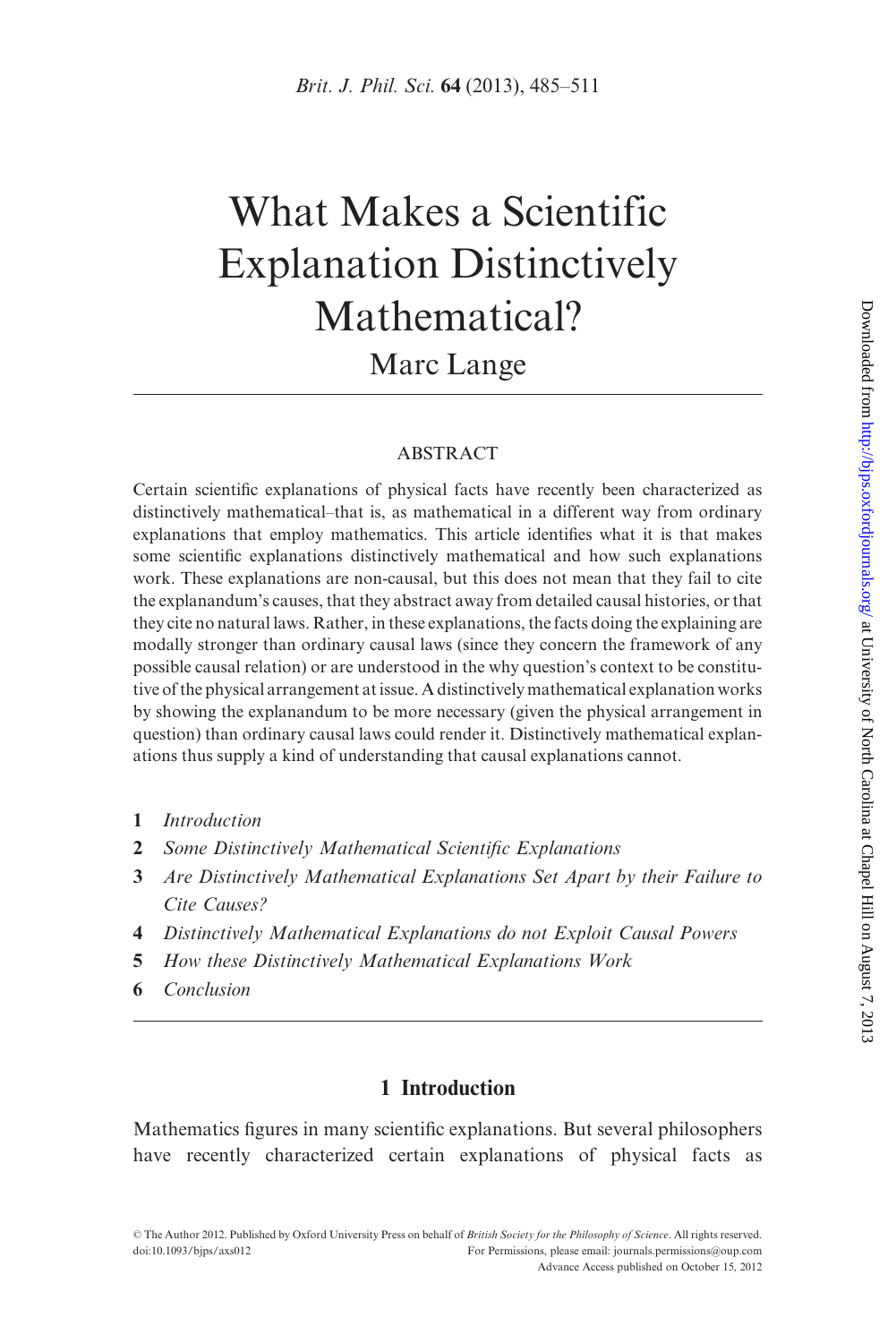distinctively mathematical–that is, as mathematical in a different way from ordinary scientific explanations employing mathematics. My goal in this article is to understand what makes a scientific explanation distinctively mathematical and how these explanations work.

These explanations target physical facts rather than mathematical theorems. Mathematical explanations in mathematics (such as arguments that not only prove some mathematical theorem, but also explain why it holds) form another topic (see [Mancosu \[2008\]](#page-26-0)). (However, as I discuss in Section 5, Steiner's [\(\[1978\]](#page-26-0)) account of distinctively mathematical explanations in science appeals to the notion of a mathematical explanation in mathematics.)

In trying to characterize 'distinctively mathematical' explanations in science, I am not trying to explicate the meaning of the term 'distinctively mathematical' so as to agree with intuitions about the term's proper application. We may well have no pretheoretic notions at all regarding what a 'distinctively mathematical' scientific explanation would be. Furthermore, my aim is not to explicate the meaning of 'distinctively mathematical' so as to fit this term's use in scientific practice. This term is not commonly used in science. Nevertheless, the task of characterizing 'distinctively mathematical' scientific explanations aims to fit both certain intuitions and certain features of scientific practice.

In Section 2, I will present several examples of scientific explanations that are mathematical in a way that intuitively differs profoundly from ordinary scientific explanations employing mathematics. One goal of this article is to explore this apparent difference in order to see whether it withstands careful scrutiny. I will use the term 'distinctively mathematical' to mark this apparent difference. Ultimately, I will suggest that there is in fact a fundamental difference between these explanations. I will offer an account of what makes certain scientific explanations but not others 'distinctively mathematical' that aims to accord with our intuitions about which scientific explanations are alike and which fundamentally differ.

An account of 'distinctively mathematical' explanations also aims to fit scientific practice by deeming to be explanatory only hypotheses that would (if true) constitute genuine scientific explanations. More ambitiously, an account aims to specify how 'distinctively mathematical' explanations work– that is, to identify the source of their explanatory power.

After the D-N model ([Hempel and Oppenheim \[1948\]\)](#page-25-0) was shown to count various non-explanations as explanatory (in connection with such notorious counterexamples as the flagpole, the eclipse, and the barometer—see [Salmon](#page-26-0) [\[1989\],](#page-26-0) pp. 46–50), philosophers frequently suggested that to avoid many of these problems for the D-N model, we should recognize the central role that causal relations play in scientific explanations. Indeed, many philosophers went further by suggesting that all scientific explanations (or, at least, all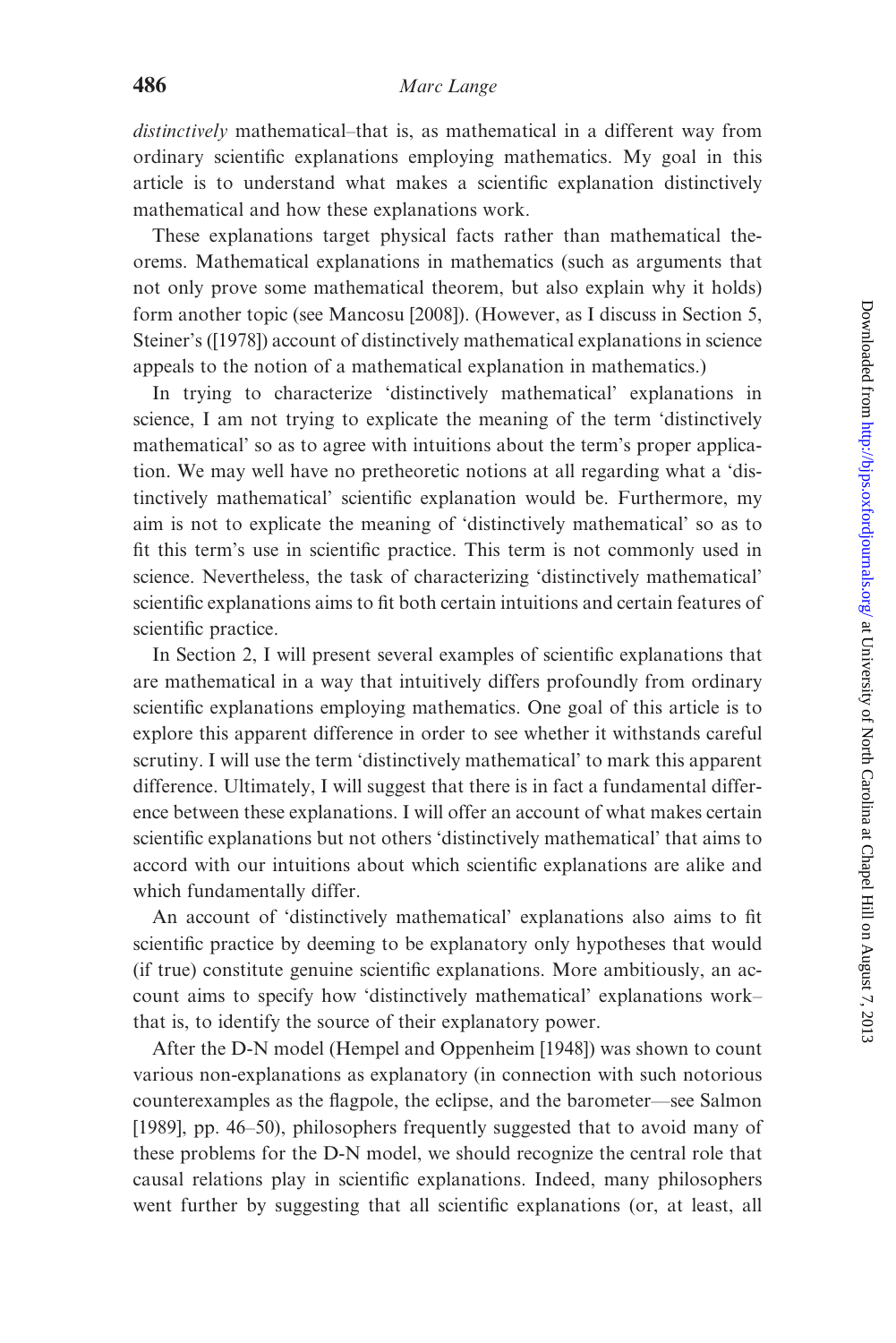explanations of particular events or singular facts) are 'causal explanations'. For example, Wesley Salmon has written:

To give scientific explanations is to show how events and statistical regularities fit into the causal structure of the world. ([Salmon \[1977\]](#page-26-0), p. 162)

Causal processes, causal interactions, and causal laws provide the mechanisms by which the world works; to understand why certain things happen, we need to see how they are produced by these mechanisms. [\(Salmon \[1984\]](#page-26-0), p. 132)

The same note has been sounded by many other philosophers:

Here is my main thesis: to explain an event is to provide some information about its causal history. [\(Lewis \[1986\],](#page-26-0) p. 217; endorsed, for instance, by [Jackson and Pettit \[1992\],](#page-25-0) pp.  $12-3$ ]<sup>1</sup>

Causal explanation is the unique mode of explanation in physics. ([Elster](#page-25-0) [\[1983\]](#page-25-0), p. 18)

The explanation of an event describes the 'causal structure' in which it is embedded. [\(Sober \[1984\],](#page-26-0) p. 96)

Recent accounts of scientific explanation (such as [Woodward \[2003\]](#page-26-0) and [Strevens \[2008\]\)](#page-26-0) have continued to emphasize that scientific explanations work by describing causal connections.

I will argue that this view of scientific explanation cannot do justice to 'distinctively mathematical' explanations; they are non-causal scientific explanations. In so arguing, I am not appealing to some account of what makes an explanation 'causal' that aims to fit either some pretheoretic intuitions about which explanations are 'causal' or some scientific practice of labeling certain explanations 'causal'. Rather, I am elaborating the notion of 'causal' explanation that is employed by those philosophers whom I have quoted as contending that all scientific explanations are causal. Distinctively mathematical explanations are 'non-causal' because they do not work by supplying information about a given event's causal history or, more broadly, about the world's network of causal relations. Such an explanation works instead by (roughly) showing how the fact to be explained was inevitable to a stronger degree than could result from the causal powers bestowed by the possession of various properties. If a fact has a distinctively mathematical explanation, then the modal strength of the connection between causes and effects is insufficient to account for that fact's inevitability.

Thus, the importance of understanding how distinctively mathematical explanations work does not derive from the significance of any intuitions we may have regarding what makes an explanation 'distinctively

 $1$  Though Lewis confines his remark to the explanation of a particular event, he also says that to explain a general kind of event (e.g. why struck matches light) is to describe similarities in the causal histories of the events of that kind [\(Lewis \[1986\],](#page-26-0) p. 225).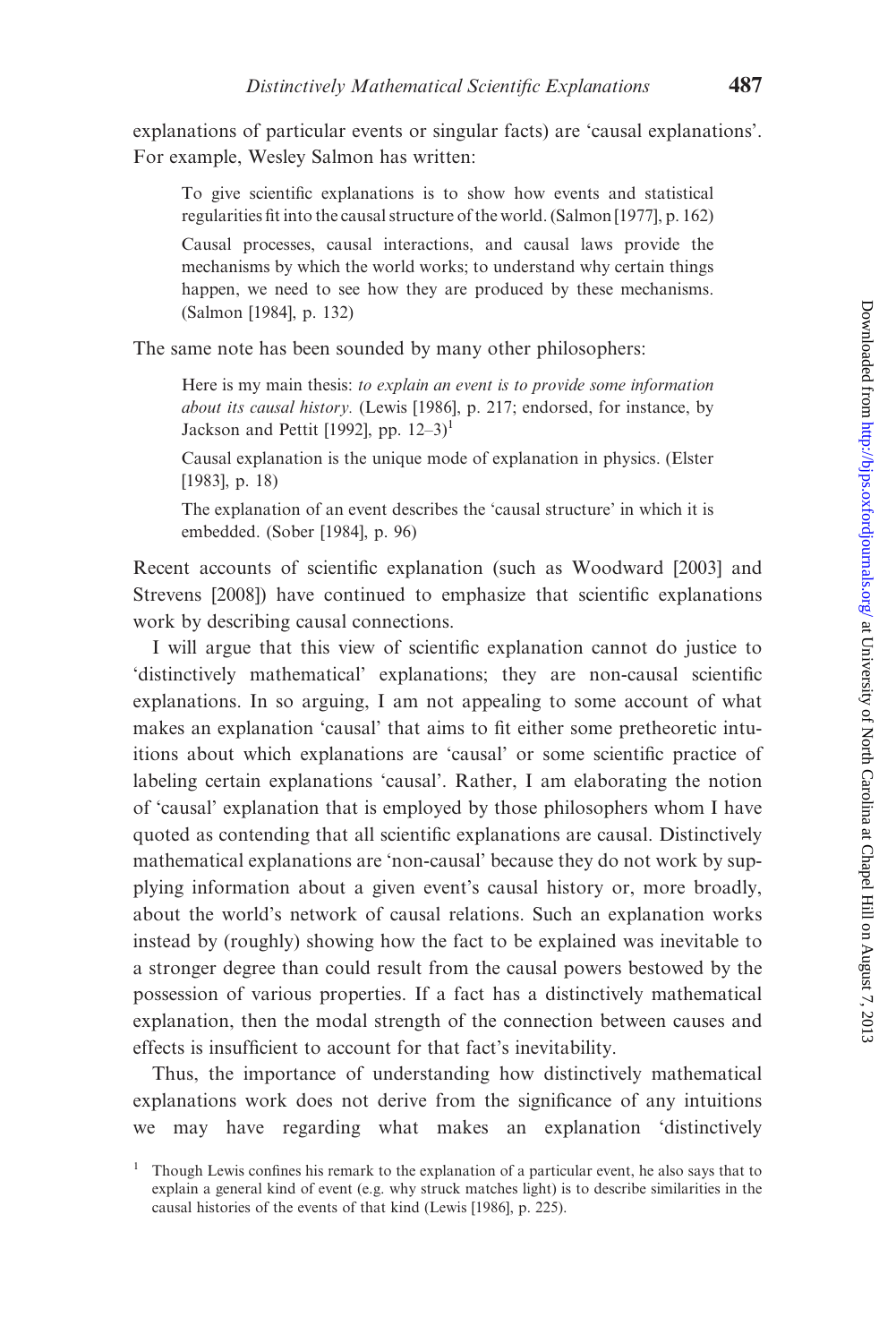mathematical' or 'causal'. Rather, its importance lies in what it reveals about the kinds of scientific explanations there are and the limits of philosophical accounts that place causal relations at the center of all scientific explanations.

In Section 2, I give some examples of 'distinctively mathematical' explanations that suggest how different these explanations are from ordinary scientific explanations that use mathematics. I then sketch what I believe their fundamental difference to be. In Section 3, I consider whether distinctively mathematical explanations are set apart by their failure to cite causes. I argue that, on the contrary, many ordinary scientific explanations fail to give the explanandum's causes and at least some distinctively mathematical explanations do cite the explanandum's causes. Having adopted a broad notion of what makes an explanation 'causal', I argue in Section 4 that distinctively mathematical explanations in science are non-causal. I also argue that we must narrow the explananda very carefully before we can agree with those philosophers who have characterized certain natural-selectionist explanations as distinctively mathematical. In Section 5, I present my account of how distinctively mathematical explanations work. I argue that even when such an explanation appeals to a contingent law of nature, it works by showing the explanandum to be necessary in a stronger sense than any causal explanation could. I conclude in Section 6.

#### 2 Some Distinctively Mathematical Scientific Explanations

The best way to approach our topic is to give several examples of scientific explanations that appear to be distinctively mathematical. Here is a very simple example (inspired by [Braine \[1972\]](#page-25-0), p. 144):

The fact that twenty-three cannot be divided evenly by three explains why it is that Mother fails every time she tries to distribute exactly twenty-three strawberries evenly among her three children without cutting any (strawberries!).

The explanation seems no less distinctively mathematical when certain contingent facts are also included in the explanans:

That Mother has three children and twenty-three strawberries, and that twenty-three cannot be divided evenly by three, explains why Mother failed when she tried a moment ago to distribute her strawberries evenly among her children without cutting any.

Notice that in the latter explanation, the explanandum concerns Mother's failure in a particular attempt, whereas in the former explanation, the explanandum is more general.

Pincock ([\[2007\]](#page-26-0)) offers another example. Why has no one ever succeeded (or: why did a given person on a given occasion not succeed) in crossing all of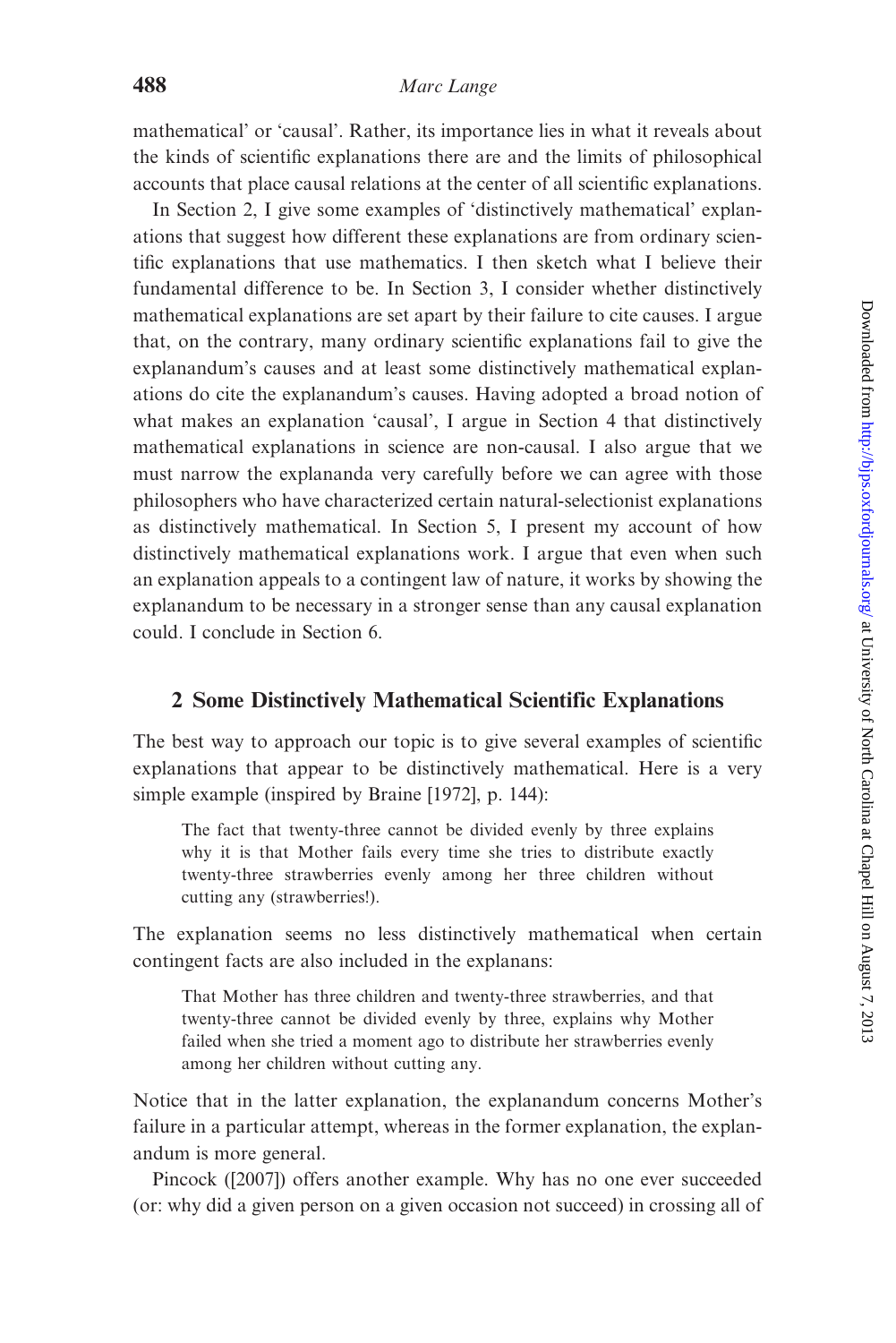the bridges of Königsberg exactly once (while remaining always on land or on a bridge rather than in a boat, for instance, and while crossing any bridge completely once having begun to cross it)? Here it is understood that the problem concerns the town's bridges as they were arranged when Euler considered this problem in 1735 (Figure 1). The distinctively mathematical explanation is that in the bridge arrangement, considered as a network, it is not the case that either every vertex or every vertex but two is touched by an even number of edges. (In fact, none is: one is touched by five edges, and each of the other three is touched by three edges.) Any successful bridge-crosser would have to enter a given vertex exactly as many times as she leaves it unless that vertex is the start or the end of her trip. So among the vertices, either none (if the trip starts and ends at the same vertex) or two could touch an odd number of edges. This explanation seems distinctively mathematical; the explanation would not have been distinctively mathematical if it had been that no one ever turned left rather than right after crossing a given bridge, or the bridges were made of a corrosive material, or someone was poised to shoot anyone who tried to cross a given bridge.

As another example, consider why a given attempt—or every past attempt, or every attempt ever—failed to unknot a trefoil knot [\(Figure 2\)](#page-5-0) without cutting it? The distinctively mathematical explanation is that in three dimensions, the trefoil knot is distinct from the unknot. This explanation seems sharply different from an appeal to the fact that the knot was too tight, or that the rope was too hot to touch, or that all of those who tried gave up before



Figure 1. The bridges of Königsberg.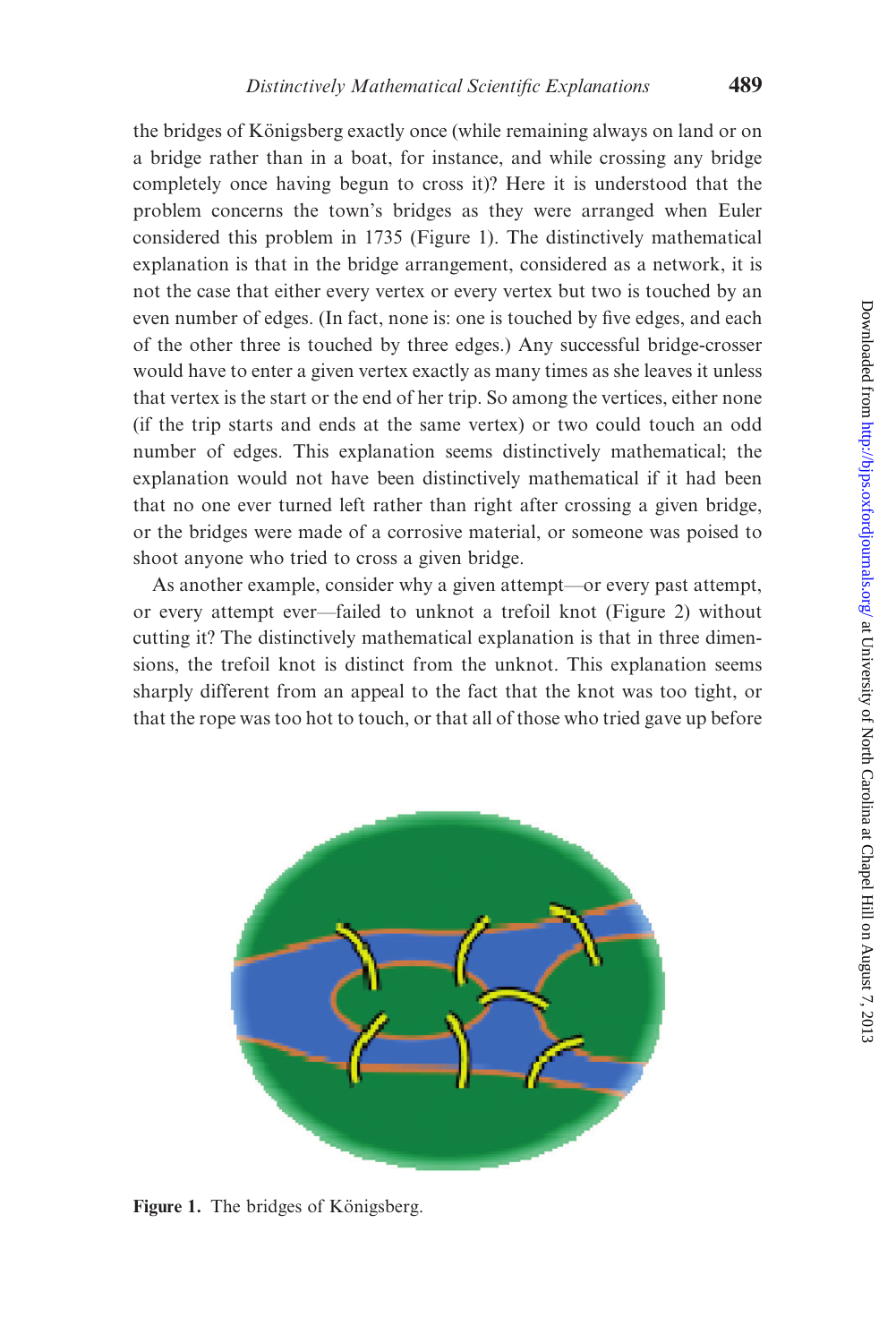<span id="page-5-0"></span>

Figure 2. A trefoil knot.

they tried twisting the rope in a certain way—each of which might explain why every attempt to disentangle a certain knot failed.<sup>2</sup>

Lipton gives the following example:

Suppose that a bunch of sticks are thrown into the air with a lot of spin so that they twirl and tumble as they fall. We freeze the scene as the sticks are in free fall and find that appreciably more of them are near the horizontal than near the vertical orientation. Why is this? The reason is that there are more ways for a stick to be near the horizontal than near the vertical. To see this, consider a single stick with a fixed midpoint position. There are many ways this stick could be horizontal (spin it around in the horizontal plane), but only two ways it could be vertical (up or down). This asymmetry remains for positions near horizontal and vertical, as you can see if you think about the full shell traced out by the stick as it takes all possible orientations. ([Lipton](#page-26-0) [\[2004\]](#page-26-0), pp. 9-10)

Mancosu [\(\[2008\]](#page-26-0), p. 134) says that the mathematical explanation of physical phenomena is 'well illustrated' by Lipton's example.

Perhaps these few examples suffice to suggest that, as Steiner ([\[1978\],](#page-26-0) p. 18) says, 'one senses a striking difference' between distinctively mathematical

<sup>&</sup>lt;sup>2</sup> Kitcher ([\[1989\],](#page-25-0) p. 426) mentions a different knot case as an example of non-causal explanation.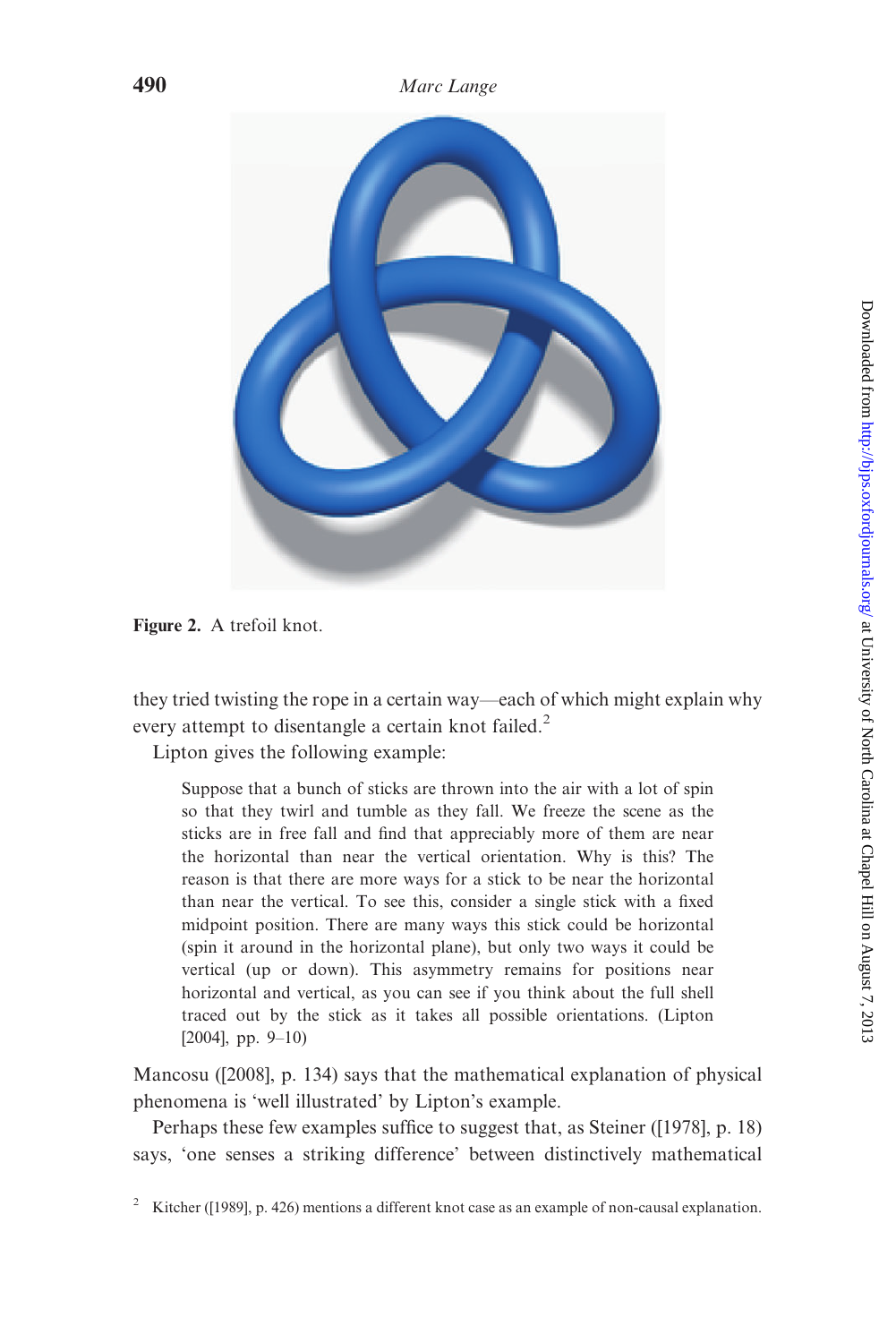explanations in science and ordinary scientific explanations that use mathematics. In the following sections, I examine various ways in which we might try to capture this difference as well as various approaches to understanding how these distinctively mathematical explanations work. Ultimately, I argue that these explanations explain not by describing the world's causal structure, but roughly by revealing that the explanandum is more necessary than ordinary causal laws are. The Königsberg bridges as so arranged were never crossed because they cannot be crossed. Mother's strawberries were not distributed evenly among her children because they *cannot* be. A trefoil knot was never untied because it *cannot* be. These necessities are stronger than causal necessity, setting distinctively mathematical explanations apart from ordinary scientific explanations. Distinctively mathematical explanations in science work by appealing to facts (including, but not always limited to, mathematical facts) that are modally stronger than ordinary causal laws—together with contingent conditions that are contextually understood to be constitutive of the arrangement or task at issue in the why question.

Although it has been suggested that distinctively mathematical explanations in science are 'non-causal', this idea requires careful elaboration (as we will see). Likewise, Mancosu ([\[2008\],](#page-26-0) p. 135) tries to capture the distinction between distinctively mathematical and ordinary scientific explanations by saying that the former 'is explanation in natural science that is carried out by essential appeal to mathematical facts'.<sup>3</sup> But this criterion fails to exclude many ordinary scientific explanations. For example (following [Purcell \[1965\]](#page-26-0), p. 28), to explain why the electric field strength at a distance r from a long, linear charge distribution with uniform charge density  $\lambda$  is equal (in Gaussian CGS units) to  $2\lambda/r$ , we can integrate the contributions to the field (given by Coulomb's law) from all segments of the line charge. When the integral is simplified, it becomes  $(\lambda/r) \int_{-\pi/2}^{\pi/2} \cos \theta d\theta$ . The explanation then makes essential appeal to the mathematical fact that  $\int$   $\frac{\pi}{2}$  $-\frac{\pi}{2}$  cos  $\theta d\theta = 2$ . But intuitively it is not a distinctively mathematical explanation in science.

An account of the distinction between distinctively mathematical explanations in science and ordinary scientific explanations using mathematics should do justice to the conflicting ways we may find ourselves pulled in trying to classify a given explanation. For example, we may not entirely share Mancosu's confidence that Lipton's explanation (concerning the tossed sticks) is distinctively mathematical. Perhaps what is doing the explaining there is a propensity of the stick-tossing mechanism (that it is equally likely

Mancosu's view is echoed by [Baker \(\[forthcoming\]\)](#page-25-0), who suggests that mathematical explanations in science are 'scientific explanations that appeal to mathematical facts'.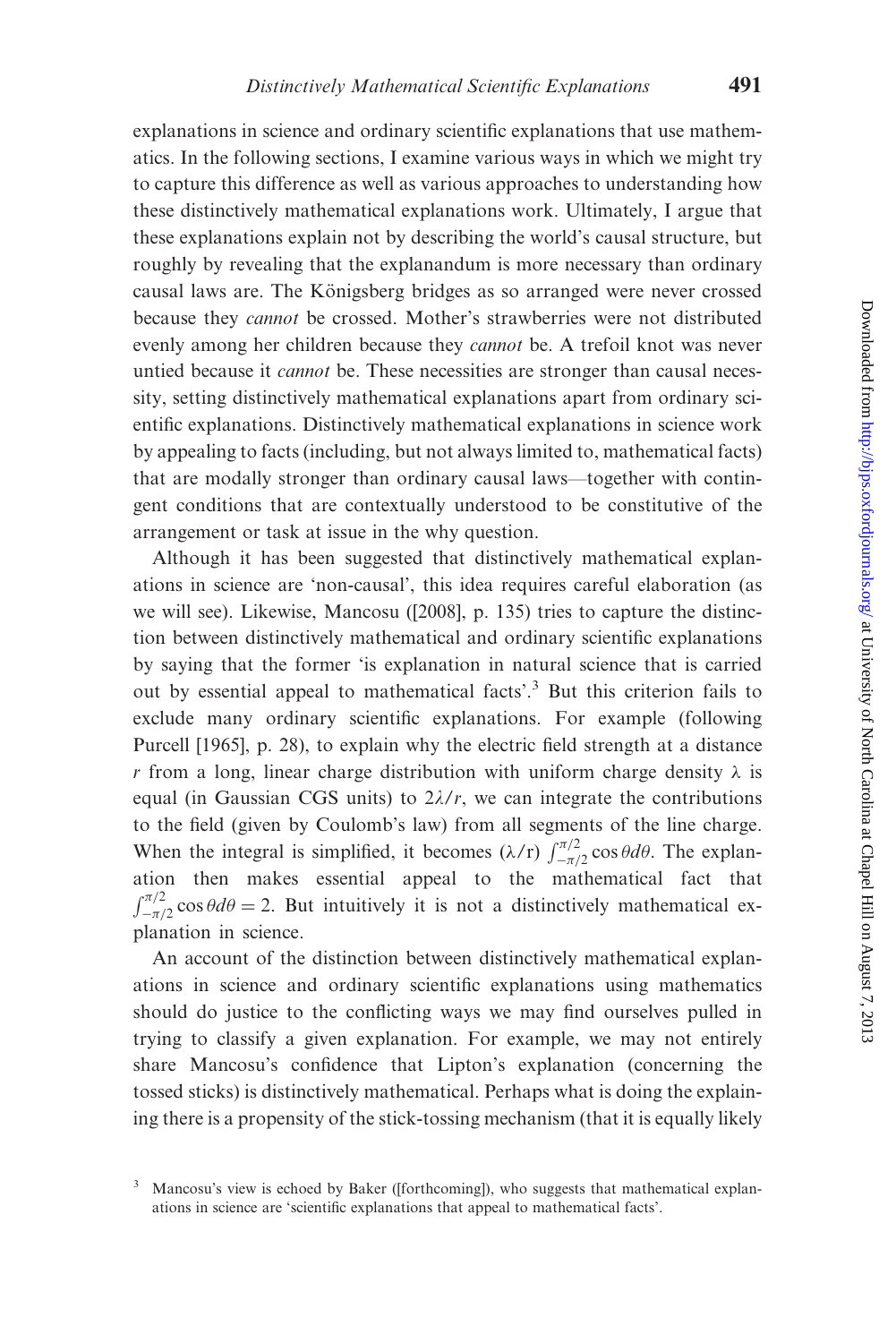to produce a tossed stick in any initial orientation) together with a propensity of the surrounding air molecules (that they are equally likely to push a tossed stick in any way). (After all, if the tossed sticks were instead all spinning uniformly about axes that lie in the horizontal plane, they would be as likely at any moment to be vertical as horizontal, contrary to what we observe.) If the explanans in Lipton's example includes these propensities, then the explanation seems more like the explanation of a fair coin's behavior in terms of the propensities of the chance set-up than like the other examples I have given of distinctively mathematical explanations in science. An account of distinctively mathematical explanations should help us to understand this example.

Most of the literature I cite concerning distinctively mathematical explanations in science has been motivated largely by indispensability arguments for the existence of mathematical entities. The basic thought behind these arguments is that, if scientific theories must quantity over numbers, functions, sets, and other mathematical entities, then in being committed to these theories, we are committed (by Quine's criterion of ontological commitment) to the existence of these abstract entities just as we are committed to the existence of the concrete unobservable entities posited by these theories. Some philosophers believe that this argument is strengthened by the fact that some scientific explanations are distinctively mathematical. Other philosophers believe that the mathematical entities figuring in these explanations are not doing explanatory work of the same kind as concrete unobservables are posited as doing (or that Quine's account of ontological commitment fails to apply to abstract entities). In any case, this debate is irrelevant here. Philosophers engaged in this debate have generally paid relatively little attention to the questions I am pursuing: how do these 'distinctively mathematical' scientific explanations differ from ordinary scientific explanations that use mathematics and how do they succeed in explaining?

Of course, we might say that a scientific explanation qualifies as 'distinctively mathematical' exactly when it uses mathematics in the manner that is exploited by these indispensability arguments—that is, exactly when the explanation must quantify over mathematical entities. However, on this way of using the term 'distinctively mathematical', the ordinary scientific explanation of the fact that an infinite uniform line charge's electric field strength is inversely proportional to r counts as distinctively mathematical. It quantifies over mathematical entities: the explanans includes the fact that there exists a function in which r appears solely as  $(1/r)$  and that solves the integral generated by summing the contributions to the field from all segments of the line charge. Therefore, this way of using 'distinctively mathematical' does not help to capture the intuitive difference between the explanations we just looked at and ordinary scientific explanations that use mathematics.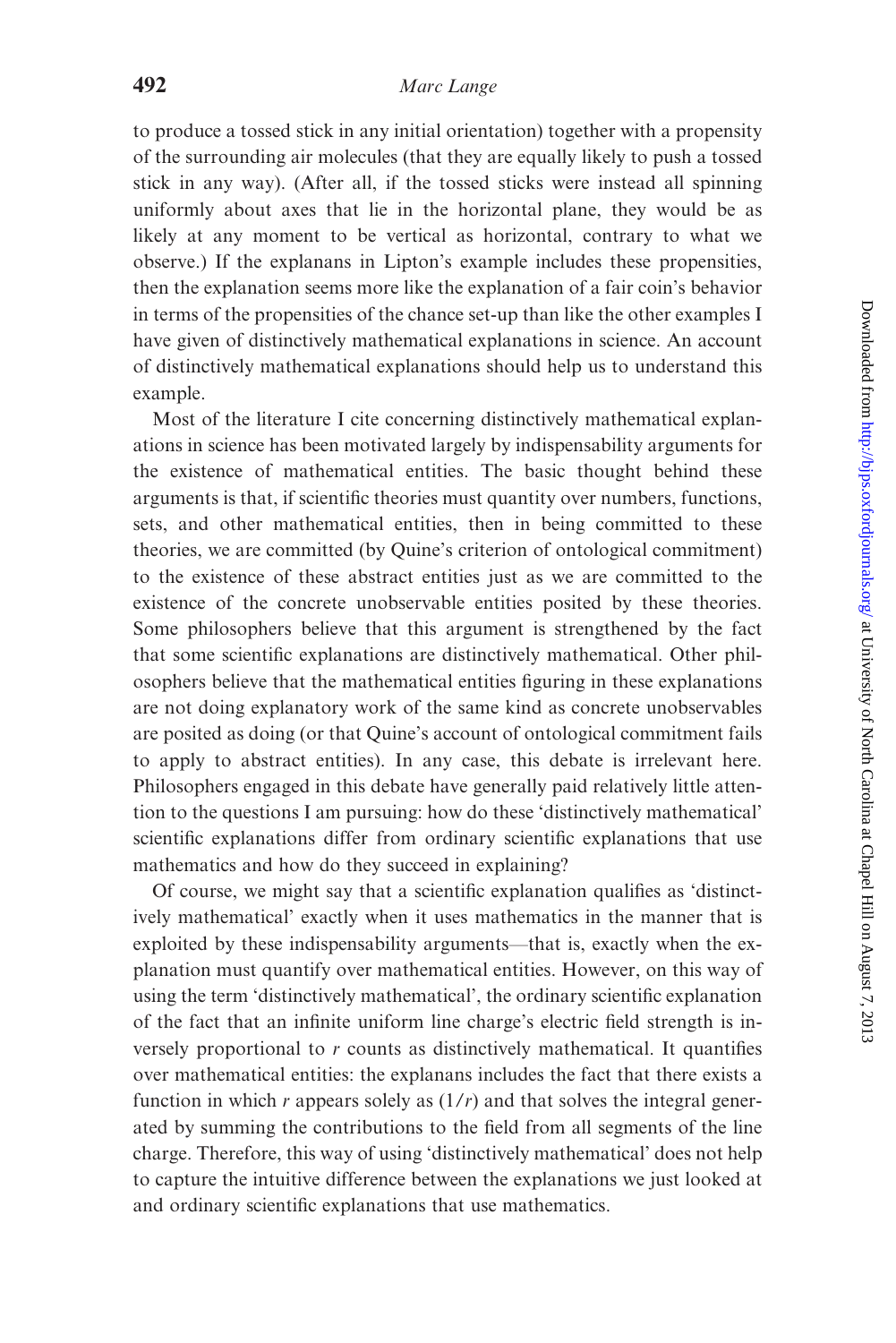# 3 Are Distinctively Mathematical Explanations Set Apart by their Failure to Cite Causes?

Mancosu ([\[2008\],](#page-26-0) p. 135) regards distinctively mathematical explanations in science as 'counterexamples to the causal theory of explanation'. Lipton ([\[2004\],](#page-26-0) pp. 9–10) and Kitcher [\(\[1989\],](#page-25-0) p. 426) agree. This thought might suggest that distinctively mathematical explanations are set apart from ordinary scientific explanations by their failure to specify the explanandum's causes. However, there are two problems with this suggestion: (i) many ordinary scientific explanations fail to give the explanandum's causes, and (ii) at least some distinctively mathematical explanations do cite the explanandum's causes. Although I agree with Mancosu, Lipton, and Kitcher that distinctively mathematical explanations in science are non-causal explanations, we must be careful not to join Colyvan ([\[1998\],](#page-25-0) pp. 324–5) in identifying an explanation as non-causal just when 'it makes no appeal to causally active entities'.

For example, an explanation that appeals to an omission or absence is typically causal even though, strictly speaking (according to many philosophers), an omission is not a cause since it is not even an event. For example, Brandon ([\[2006\],](#page-25-0) p. 321) says that when we explain why a given body is moving uniformly by citing the absence of any forces on it, we give a causal explanation that cites no causes. Likewise, many philosophers (such as [Prior](#page-26-0) [et al. \[1982\]\)](#page-26-0) regard dispositions as causally impotent to bring about their manifestations. Nevertheless, many philosophers (e.g. [Jackson and Pettit](#page-25-0) [\[1992\],](#page-25-0) p. 10) believe that a body's water-solubility, for example, causally explains why it dissolved when it was immersed in water. Likewise, when the possession of various categorical properties by various entities (together with some natural laws) explains why some entity possesses a given disposition, the explanation may be causal even though the disposition's categorical base does not cause the disposition. For instance, the categorical ground for a key's power to open a distant lock resides in the key's structure and the lock's structure, but the lock's structure is not a cause of the key's power (on pain of action at a distance on the cheap).

Thus, many explanations that fail to cite causes of the explanandum are nevertheless ordinary causal explanations and are not distinctively mathematical explanations. In order to highlight the difference between these kinds of explanations, I will adopt a broad conception of what makes an explanation 'causal': it explains by virtue of describing contextuallyrelevant features of the result's causal history or, more broadly, of the world's network of causal relations. For example, consider the explanation (in Section 2) of the derivative law concerning the strength of the electric field of a uniform infinite line charge. This explanation works by deducing the explanandum from Coulomb's law. This is a causal explanation even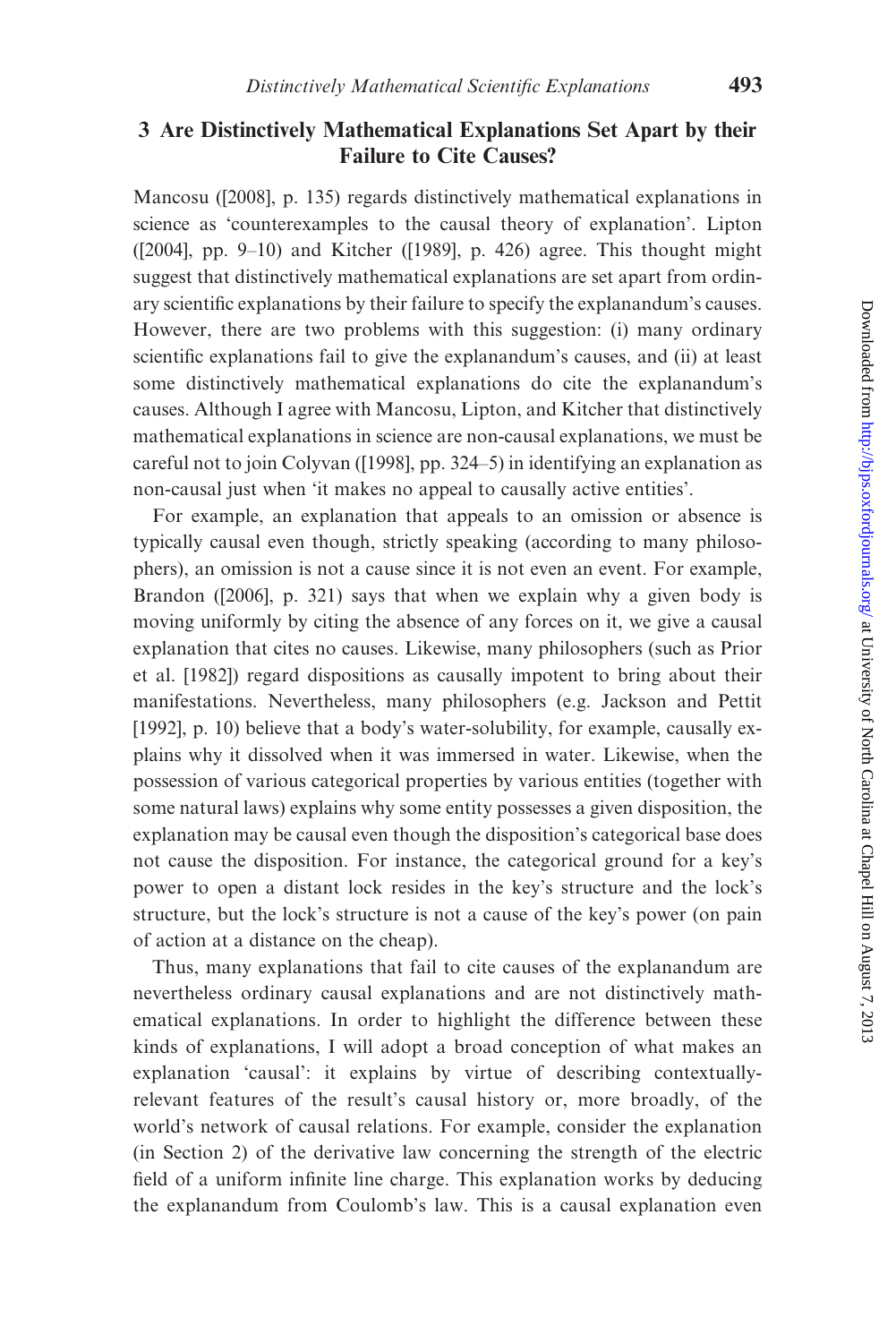though 'the explanation of a general law by deductive subsumption under theoretical principles is clearly not an explanation by causes' ([Hempel](#page-25-0) [\[1965\]](#page-25-0), p. 352) since laws are not causes. Although this explanation cites no causes, it works by describing the world's causal structure—in particular, the causes of the electric fields of uniform infinite line charges and the way that the contributions made by those causes combine. Similarly, Jackson and Petit ([\[1990\]](#page-25-0)) say that when a body's water-solubility explains why it dissolved when immersed in water or when the squareness of a peg of side  $L$  explains its failure to fit through a hole of diameter  $L$ , the explanans explains not by identifying the particular causally efficacious properties possessed by the immersed body or the peg (having to do with various forces and their causes), but rather by specifying that the immersed body or the peg possesses some properties that ground certain dispositions but are otherwise left unspecified.

Although an explanation that fails to identify causes may still be a causal explanation, not all explanations are causal. For example, that Samuel Clemens and Mark Twain are identical explains (non-causally) why they have the same height, birth dates, and so forth. For scientifically more prominent examples, consider some of the explanations in physics that appeal to symmetry principles. Energy conservation is explained by temporal symmetry: every law of nature follows from laws that are invariant under arbitrary time shift (i.e. under the transformation  $t \to t \pm a$  for arbitrary temporal interval a). Likewise, the Lorentz transformations are explained by spatiotemporal symmetries supplemented by the principle of relativity (that there is a reference frame  $S$  such that for any frame  $S'$  in any allowed uniform motion relative to S, the laws in S and S' take the same form) and that the 'spacetime interval'  $I = ([\Delta x]^2 + [\Delta y]^2 + [\Delta z]^2 - c^2 [\Delta t]^2)^{1/2}$  between any two events is invariant (i.e. equal in S and in S').

All of these are non-causal explanations. Spatiotemporal symmetries and the principle of relativity do not describe causal relations, even at a coarse-grained or abstract level. Rather, they impose constraints on the laws of nature; they require that the laws of nature take a certain form. Roughly speaking, spatiotemporal symmetries demand that every law treat all points in space, directions in space, and moments in time alike. Similarly, the fact that the spacetime interval is invariant is not a matter of the world's network of causal relations. Rather, it is a characteristic of the spacetime in which those causal relations obtain. Indeed, in using this principle to explain why the Lorentz transformations hold, Lee and Kalotas ([\[1975\],](#page-26-0) p. 436) are careful to point out that  $c'$  in the principle is merely an arbitrary constant with the dimensions of velocity. In particular, they say,  $c<sup>i</sup>$  is not to be identified with the speed of light or of any other physical process. To do so would make the explanation causal—that is, would incorrectly depict the Lorentz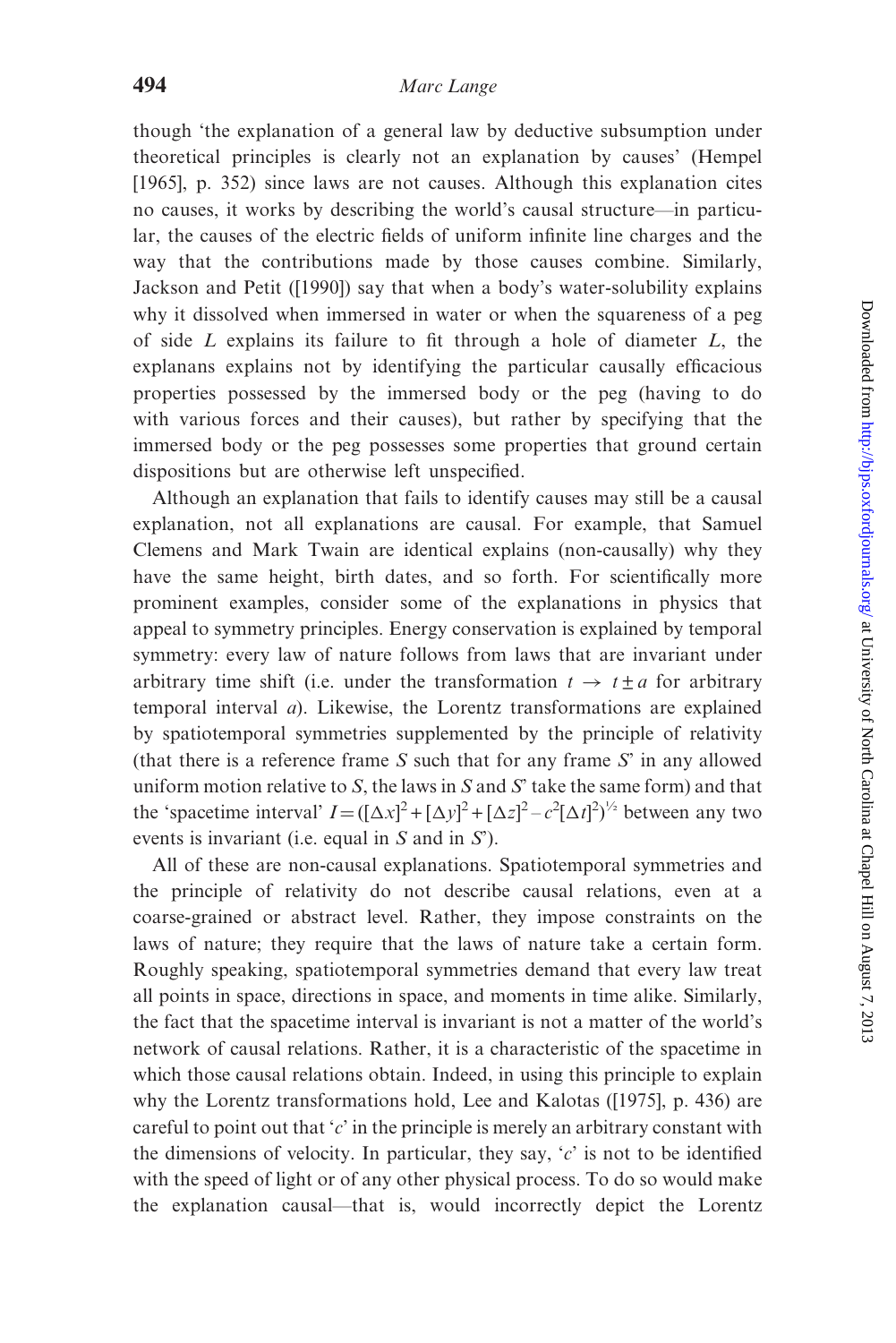transformations as dependent upon the features of a particular causal process. In contrast, the symmetry principles, conservation laws, coordinate transformation laws, and so forth are prior to the particular sorts of causal relationships that happen to populate spacetime (see [Lange \[2011\]](#page-25-0), [\[forthcoming\]\)](#page-26-0).

If (as I believe) Mancosu, Lipton, and Kitcher are correct in deeming distinctively mathematical explanations in science to be non-causal, then those explanations cannot work by describing the world's network of causal relations. How, then, do they work? Ultimately, I will suggest (in Section 5) that they work very much like symmetry principles do in explaining: by constraining what there could be.

I have argued that an explanation that fails to cite any causes may nevertheless qualify as causal if it explains by describing the world's network of causal relations. By the same token, some distinctively mathematical explanations, though non-causal, nevertheless happen to cite the explanandum's causes. Even so, they qualify as non-causal because they do not derive their explanatory power from their success in describing the world's network of causal relations specifically.

For instance, that Mother had three children and twenty-three strawberries were causes of her failure a moment ago when she tried to distribute her strawberries evenly among her children. That these were causes of her failure is the common verdict of many different accounts of causal relations. For instance, Lewis's counterfactual account says that  $C$  causes  $E$ exactly when there is a chain of stepwise 'influence' from  $C$  to  $E$ , where  $C$ 'influences' E exactly when 'there is a substantial range  $C_1, C_2, \ldots$  of different not-too-distant alterations of  $C$  (including the actual alteration of  $C$ ) and there is a range  $E_1, E_2, \ldots$  of alterations of E, at least some of which differ, such that if  $C_1$  had occurred,  $E_1$  would have occurred, and if  $C_2$  had occurred,  $E_2$  would have occurred, and so on' [\(Lewis \[2007\],](#page-26-0) p. 476). Such a pattern of counterfactual dependence obtains in this example: if Mother had had twenty-four strawberries (or two children and twenty-two strawberries), for instance, then she would not have failed. Alternatively, a manipulability account of causal relations (such as [Woodward \[2003\]\)](#page-26-0) says roughly that  $C$  is a cause of  $E$  exactly when systematic changes in  $E$  can be brought about by suitable interventions on C. Clearly, manipulation of the numbers of strawberries or children would bring about corresponding changes in the outcome of Mother's attempt. Likewise, that there are three children and twenty-three strawberries raises the probability of the outcome from what it otherwise would be (in accordance with probabilistic accounts of causal relations), and there is a causal process of 'maternal strawberry distribution' connecting the outcome to the initial conditions (in accordance with accounts inspired by [Salmon \[1984\]\)](#page-26-0). Nevertheless, I maintain that this explanation is non-causal because it does not work by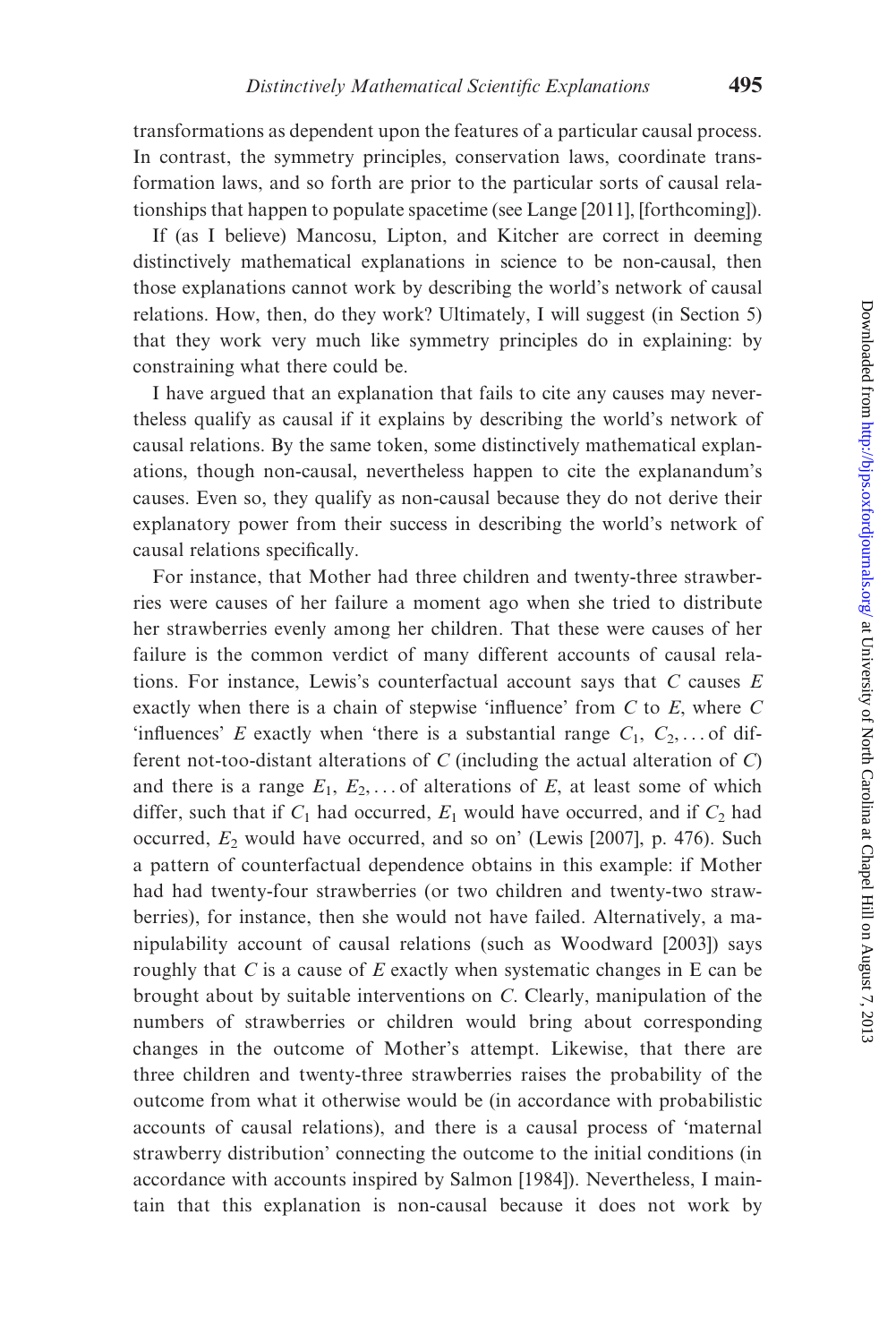describing the outcome's causes or, more broadly, the world's network of causal relations.

That a distinctively mathematical explanation happens to cite facts about the explanandum's causes does not mean that it works by virtue of describing the explanandum's causes. In the distinctively mathematical explanation, Mother's having three children helps to explain her failure to distribute the strawberries evenly not by virtue of being a cause of her failure, but rather by virtue of helping to make her success mathematically impossible. By the same token, that twenty-three cannot be divided evenly by three supplies information about the world's network of causal relations: it entails that there are no causal processes by which twenty-three things are distributed evenly (without being cut) into three groups. But in the distinctively mathematical explanation of Mother's failure, the fact that twentythree cannot be divided evenly by three does not possess its power to explain by virtue of supplying this information about causal processes in particular. The distinctively mathematical explanation does not exploit what the world's causal structure is like as a matter of mathematical necessity. Rather, it exploits what the world is like as a matter of mathematical necessity: the fact that twenty-three things cannot mathematically possibly be divided evenly (while remaining uncut) into three groups explains why no collection of twenty-three things is ever so divided. The mathematical fact entails that even a pseudoprocess rather than a causal process (and even a world without causal processes) cannot involve such a division of twentythree things. The mathematical fact supplies information about the world's network of causal relations (just as any fact does: that the cat is on the mat tells us that the world's network of causal relations includes no events caused by the cat's being off the mat). But its supplying information about the world's causal network per se is not responsible for its explanatory power in the distinctively mathematical scientific explanation. (In contrast, in a causal explanation, a fact's supplying information about the world's causal network per se is responsible for its explanatory significance.)

# 4 Distinctively Mathematical Explanations do not Exploit Causal Powers

I have just suggested that distinctively mathematical explanations in science are non-causal even though some of them give causes of their explananda. These explanations qualify as non-causal because they do not work by describing the world's network of causal relations; their explanatory power arises in some other way. Even if they happen to appeal to causes, they do not appeal to them as causes—they do not exploit their causal powers. In particular, I now suggest, any connection they may invoke between a cause and the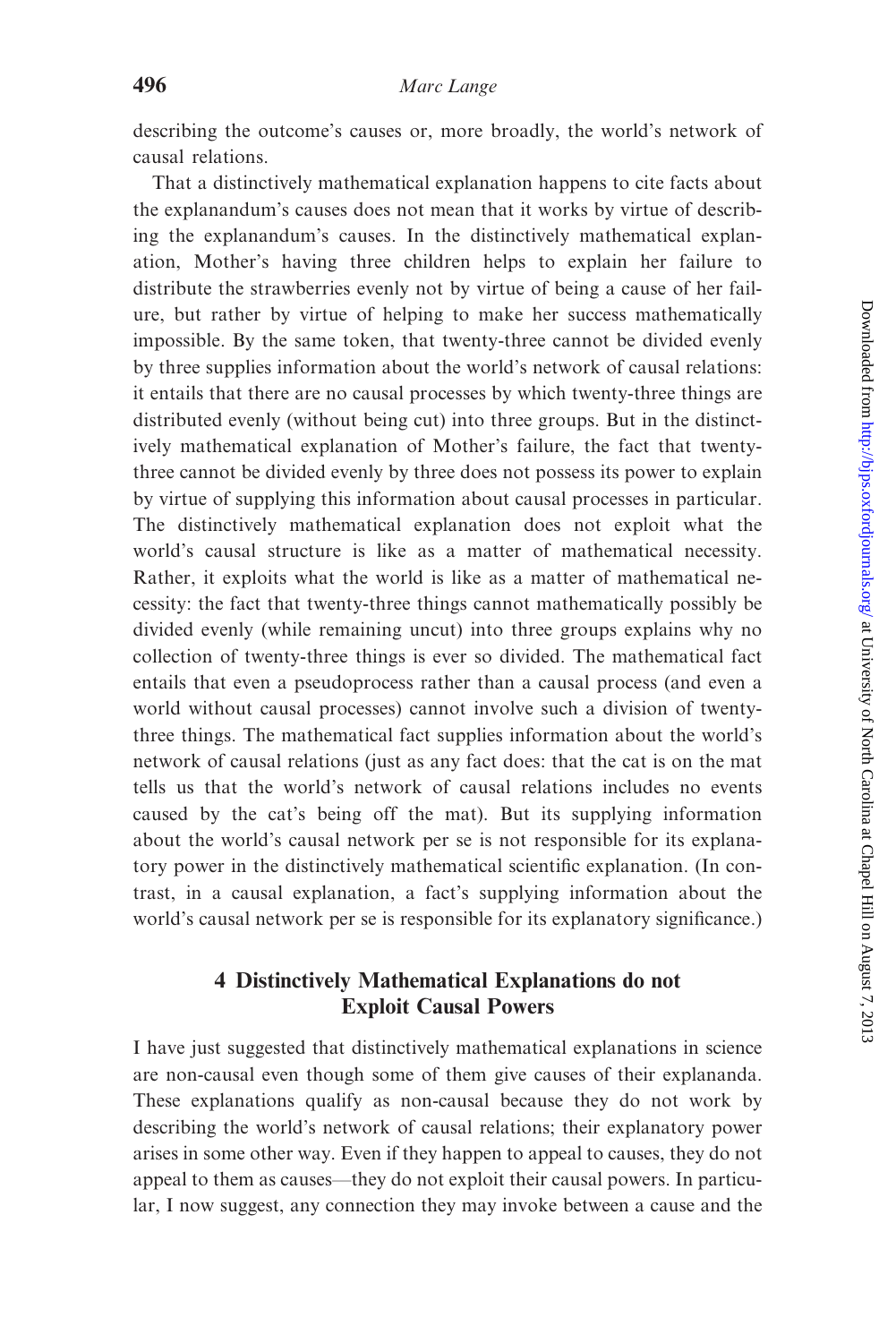explanandum holds not by virtue of an ordinary contingent law of nature, but typically by mathematical necessity.<sup>4</sup> Thus, mathematics enters distinctively mathematical explanations in science.

It may be objected that although these explanations use mathematical facts, they also exploit the causal powers of any causes to which they appeal. In the Königsberg bridge case, for example, the arrangement of bridges and islands initially (i.e. when some attempt to cross them all begins) helps to cause their arrangements at later moments (while the attempt is underway), and this fact is crucial to the mathematical explanation. Likewise, in the example involving Mother's distribution of strawberries to her children, the numbers of children and strawberries initially (when Mother begins her attempt) are causes of the numbers later. That bridges are not brought into existence or caused to disappear by people travelling over other bridges, and that strawberries are not caused to replicate by being distributed, reflect the causal powers of various things and are matters of contingent natural law, not mathematical necessity. These facts underlie the distinctively mathematical explanations I have given.

I reply that those distinctively mathematical explanations do not exploit these causal powers. Rather, the fixity of the arrangement of bridges and islands, for example, is presupposed by the why question that the explanation answers: why did this attempt (or every attempt) to cross this particular arrangement of bridges—the bridges of Königsberg in 1735—end in failure? The bridges' arrangement does not function in connection with the distinctively mathematical explanation as an initial condition that happens to persist (partly by virtue of various causal laws) during all attempts to cross the bridges. Rather, the why question itself takes the arrangement as remaining unchanged over the course of any eligible attempt. If, during an attempt, one of the bridges collapsed before it had been crossed, then that journey would simply be disqualified from counting as having crossed the intended arrangement of bridges. The laws giving the conditions under which the bridges' arrangement would change thus do not figure in the explanans. (Likewise, it is understood in the why question's context that the relevant sort of 'crossing' involves a continuous path.)

If every distinctively mathematical explanation in science used no laws of nature, then this feature would nicely distinguish these explanations from many ordinary scientific explanations that use mathematics, such as the explanation (in Section 2) of any infinite uniform line charge's electric field strength. It would also distinguish distinctively mathematical

<sup>&</sup>lt;sup>4</sup> I presume the received view: the necessity possessed by ordinary laws of nature is weaker than mathematical necessity. Some philosophers argue that natural laws are metaphysically necessary and so are modally on a par with mathematical facts (and with the fact that Mark Twain and Samuel Clemens are identical). I examine this view in [\(Lange \[2009a\]\)](#page-25-0).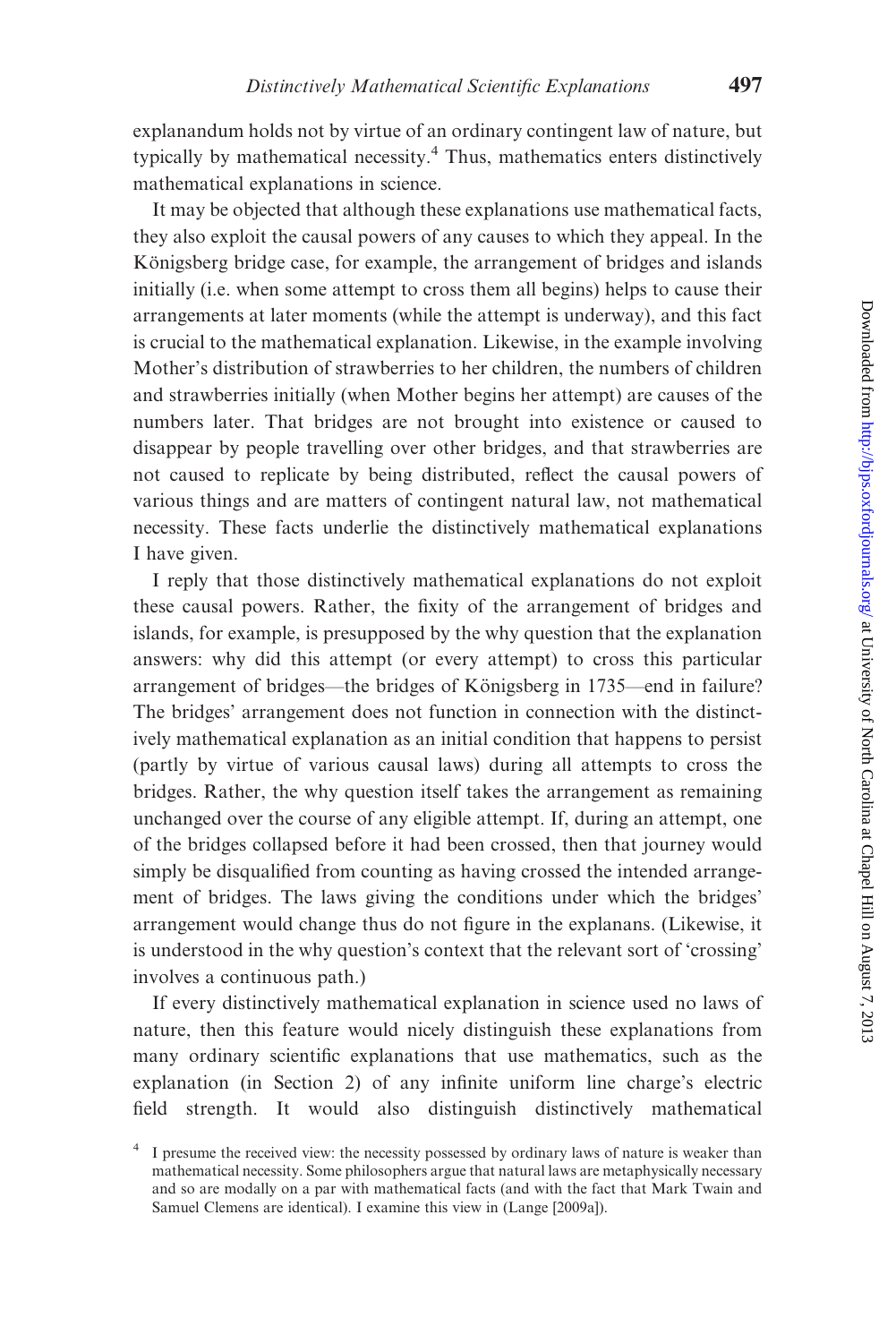explanations from many non-causal scientific explanations that are not distinctively mathematical, such as the explanations (in Section 3) of various conservation laws by symmetry principles (which are natural laws). However, it would not distinguish distinctively mathematical explanations from all non-causal explanations. For example, the explanation of the fact that Mark Twain and Samuel Clemens have the same height appeals to no natural laws. Furthermore, even if every distinctively mathematical explanation in science used no laws of nature, this feature would not distinguish distinctively mathematical explanations from all causal explanations; some causal explanations appeal to no natural laws. For example, a given biological trait's increasing frequency in some population may be explained by the absence of mutations and migrations together with that trait's fitness exceeding the fitness of any alternative to it that was initially represented in the population. Such an explanation appeals to the principle of natural selection (roughly speaking: fitter traits are more likely to spread, in the absence of mutation or migration). This principle is a broadly logical truth rather than a natural law (presuming all natural laws to be contingent), but it is not a mathematical fact.

That one trait is fitter than another entails that there is selection of the fitter trait but not that there is selection for that trait ([Sober \[1984\]\)](#page-26-0). That is, the fitter trait might not make various creatures more likely to have a greater number of viable offspring, but merely tend to be associated with traits that do. A selectionist explanation of a trait's increasing frequency (or of its current high frequency in the population) might go beyond the trait's greater fitness to identify the particular selection pressures at work; it might specify whether or not the given trait has been selected for and, if so, why. Baker ([\[2005\],](#page-25-0) pp. 229–35, [\[2009\]\)](#page-25-0) characterizes one such selectionist explanation as a distinctively mathematical explanation in science. Although Batterman ([\[2010\],](#page-25-0) p. 3) finds Baker's example 'interesting and persuasive' and Leng [\(\[2005\]](#page-26-0), p 174) agrees that it qualifies as a distinctively mathematical explanation of a physical phenomenon, I think we must first draw some distinctions before we can find here a distinctively mathematical explanation in science.

The explanandum in Baker's example is 'that cicada life-cycle periods are prime' rather than composite numbers of years ([Baker \[2009\]](#page-25-0), p. 624). One possible explanation that biologists have offered is that a species with a periodic life-cycle maximizes its chance of avoiding predator species that also have periodic life-cycles exactly when the species' period in years is coprime to the most numbers close to it (where natural numbers  $m$  and  $n$ are 'coprime' exactly when they have no common factors except 1). That is because if two species' periods  $m$  and  $n$  are coprime, then their coincidence is minimized (since  $m \times n$  is their lowest common multiple). Since a prime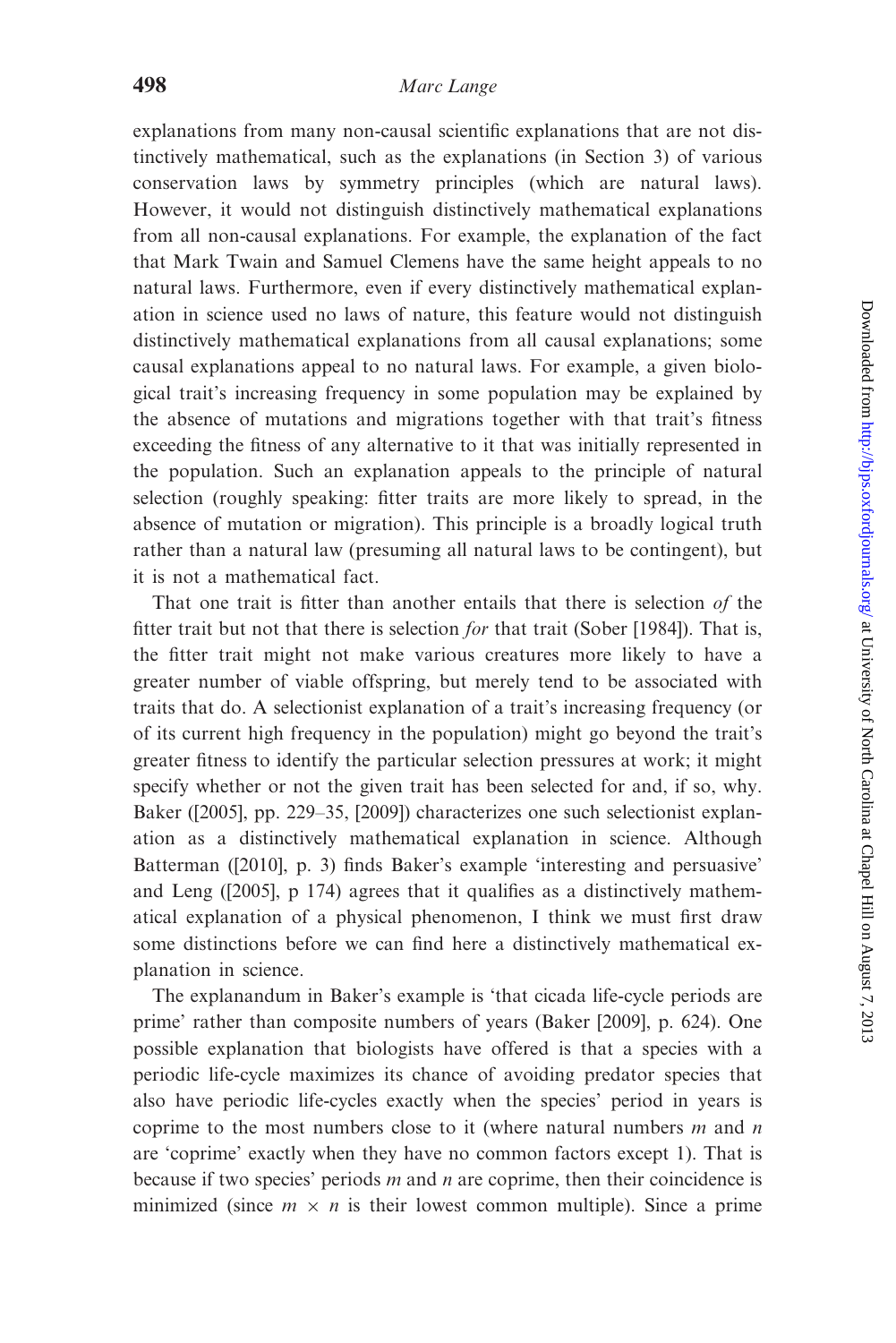number  $m$  is coprime to the most numbers close to it (namely, to every number less than 2m), it is evolutionarily advantageous for cicada life-cycle periods to be prime, and so (if this is the only relevant consideration) they are likely to be prime.

If this is the reason why cicada life-cycle periods are prime numbers of years, then this explanation works by describing the world's network of causal relations—in particular, the natural history of cicadas. Consider the explanation that cicadas have prime periods because prime periods have been selected for. This is a causal explanation, since 'selection for is the causal concept par excellence' [\(Sober \[1984\]](#page-26-0), p. 100). Likewise, consider the explanation that prime cicada periods are selected for over composite periods because some of the cicada's predators also have periodic life-cycles, the avoidance of predation by these predators is selectively advantageous to cicadas, and prime cicada periods tend to minimize this predation while bringing to cicadas no selective disadvantages that outweigh this advantage. This explanation is also just an ordinary causal explanation. It uses a bit of mathematics in describing the explanandum's causal history, but it derives its explanatory power in the same way as any other selectionist explanation. Taken as a whole, then, it is not a distinctively mathematical explanation.

But suppose we narrow the explanandum to the fact that in connection with predators having periodic life-cycles, cicadas with prime periods tend to suffer less from predation than cicadas with composite periods do. This fact has a distinctively mathematical explanation (as given above).<sup>5</sup> Analogous remarks apply to the selectionist explanation that Lyon and Colyvan [\(\[2008\],](#page-26-0) pp. 228–9) characterize as a distinctively mathematical explanation in science: 'What needs explaining here is why the honeycomb is always divided up into hexagons and not some other polygons (such as triangles or squares), or any combination of different (concave or convex) polygons' [\(Lyon and Colyvan \[2008\],](#page-26-0) p. 228). The explanation is that it is selectively advantageous for honeybees to minimize the wax they use to build their combs—together with the mathematical fact that a hexagonal

<sup>&</sup>lt;sup>5</sup> Presumably, we would be prompted to ask for an explanation of this fact only as a result of having used this fact to help explain why cicada life-cycle periods are prime, an explanation that (I have just suggested) is causal. But it is not generally the case that the facts having distinctively mathematical explanations arise in science only by figuring in causal explanations. Some facts having distinctively mathematical explanations (such as the repeated, frustrating failure to untie trefoil knots) might be recognized and prompt a why question without any motivation from some broader causal explanatory project. Other facts having distinctively mathematical explanations (such as that there are always antipodal equatorial points at the same temperature) would presumably never have been noticed at all had they not been recognized as having distinctively mathematical explanations.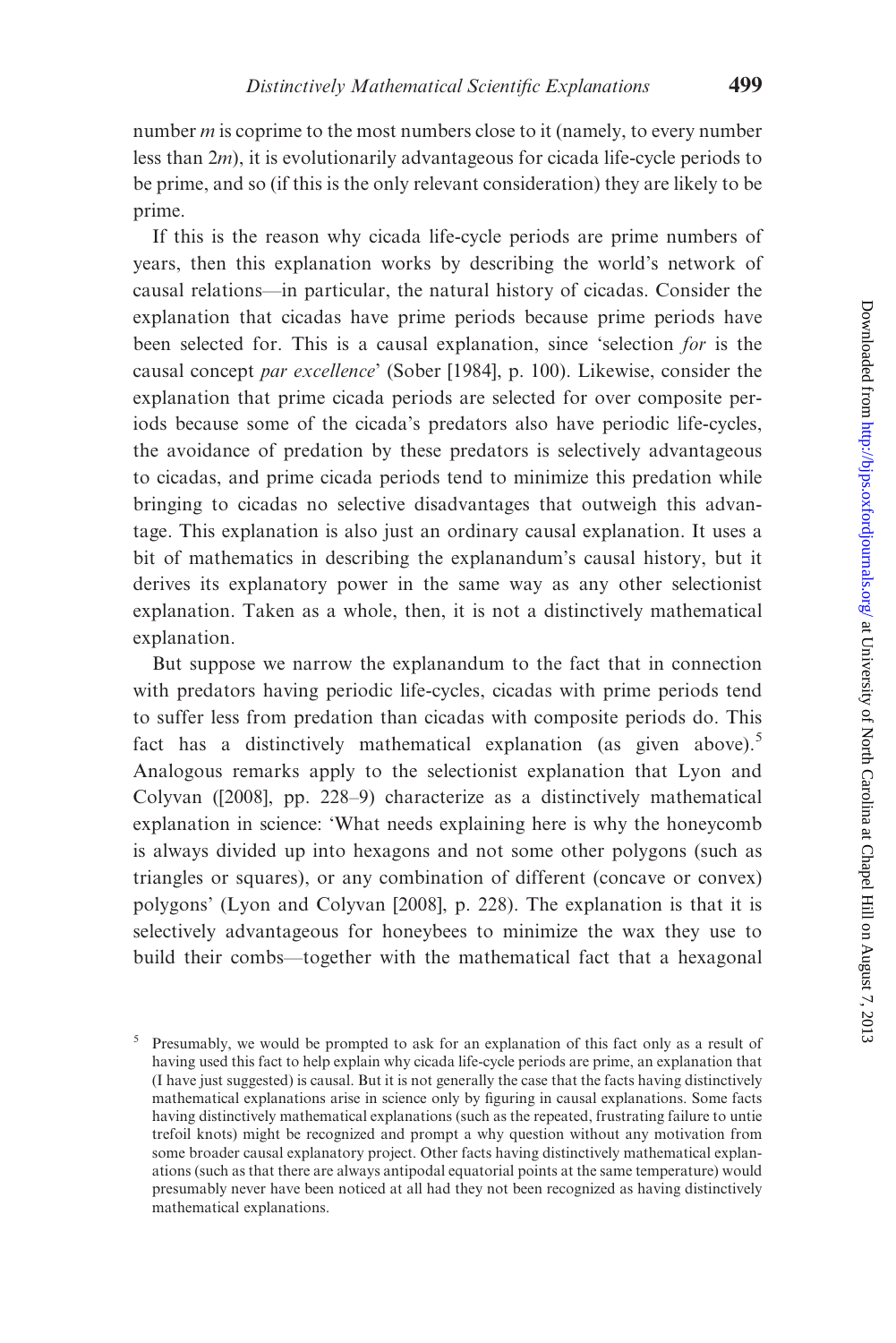grid uses the least total perimeter in dividing a planar region into regions of equal area (the 'Honeycomb Conjecture' proved in 1999 by Thomas Hales). Again, this explanation works by describing the relevant features of the selection pressures that have historically been felt by honeybees, so it is an ordinary, causal explanation, not distinctively mathematical.<sup>6</sup> But suppose we narrow the explanandum to the fact that in any scheme to divide their combs into regions of equal area, honeybees would use at least the amount of wax they would use in dividing their combs into hexagons of equal area (assuming combs to be planar regions and the dividing walls to be of negligible thickness). This fact has a distinctively mathematical explanation: it is just an instance of the Honeycomb Conjecture. (By the same token, 'word problems' in mathematics textbooks are full of allusions to facts that are explained as immediate applications of mathematical facts, such as the fact that if Farmer Brown, with fifty feet of negligibly thin and infinitely bendable fencing, uses the fencing to enclose the maximum area in a flat field, then Brown arranges it in a circle.)

Of course, to allow Baker's original cicada explanation and Lyon and Colyvan's original honeybee explanation to qualify as 'distinctively mathematical', we could decide to use 'distinctively mathematical explanation' in a more inclusive sense to characterize any scientific explanation with a distinctively mathematical 'part'. However, many ordinary scientific explanations that use mathematics would then automatically qualify as 'distinctively mathematical'. For example, consider the standard explanation of the fact that a quantity of weightless, uniform, incompressible liquid, feeling only intermolecular forces, is in stable equilibrium exactly when it is spherical. This explanation ultimately appeals to the mathematical fact that for a given volume, the sphere is the shape that minimizes surface area. Is that enough to make the explanation qualify as distinctively mathematical, no matter what the rest of the explanation may be like?

## 5 How these Distinctively Mathematical Explanations Work

I suggested (in the previous section) that if every distinctively mathematical explanation in science used no laws of nature, then this feature would nicely

<sup>6</sup> This explanation also seems to require that it be selectively advantageous for honeybees to divide their combs into regions of equal area. Lyon and Colyvan do not say why this might be. Moreover (as Alan Baker kindly pointed out to me), honeycomb cells in three dimensions are not quite the most economical shape, though they apparently come very close to optimality. Perhaps no honeybees ever actually possessed the neural architecture for producing the optimal shape, or perhaps that architecture was too costly in other ways and so it was overall most advantageous for honeybees to produce a cell shape that uses slightly more wax than necessary, or perhaps random drift is responsible for the outcome.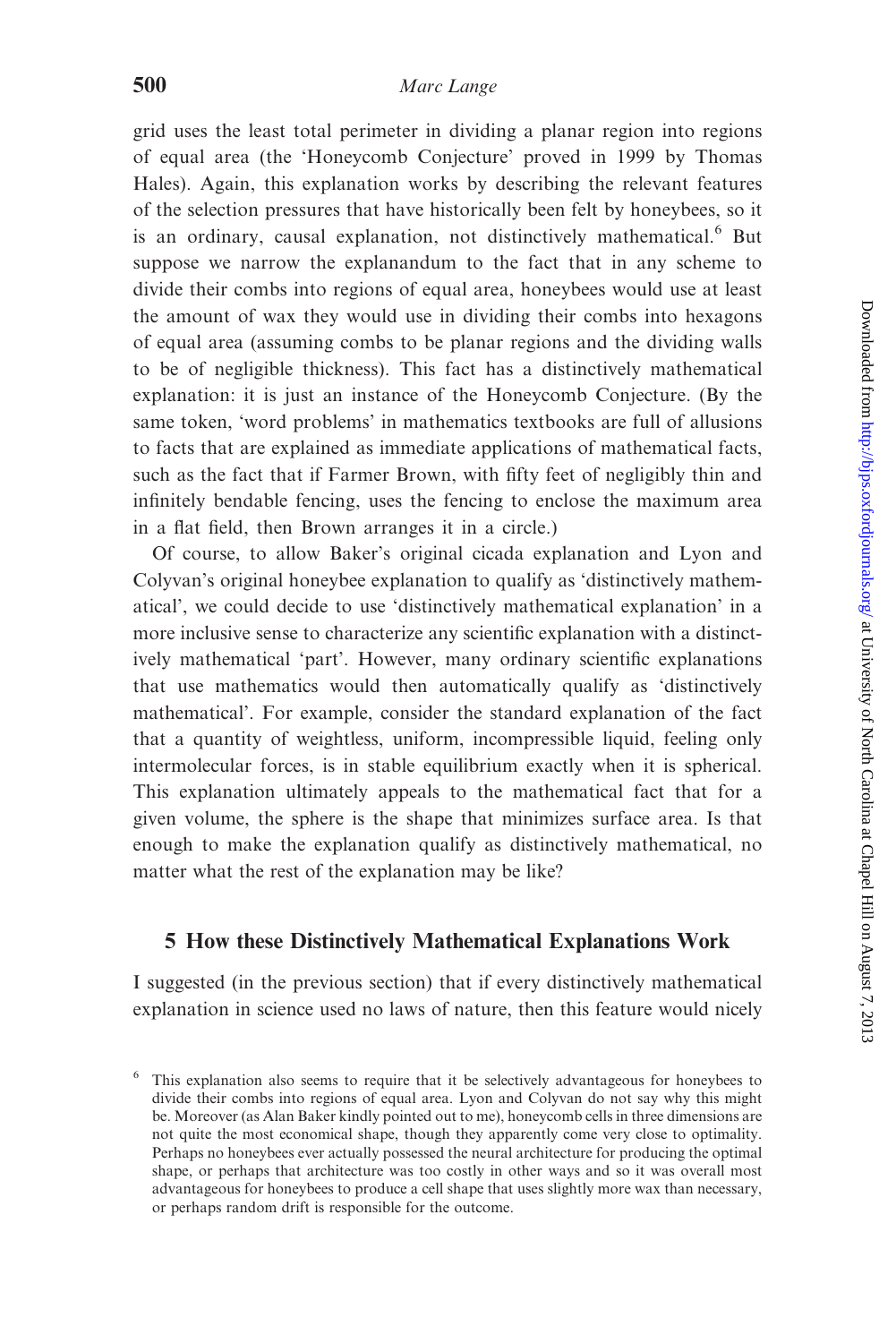<span id="page-16-0"></span>

Figure 3. The simple double pendulum and its four equilibrium configurations (only the first is stable).

distinguish these explanations from many (though not all) ordinary scientific explanations that use mathematics, such as the explanation of an infinite uniform line charge's electric field strength. However, some distinctively mathematical explanations in science appeal to natural laws. Here is an example: Suppose we make a 'simple double pendulum' by suspending a simple pendulum from the bob of another simple pendulum and allowing both bobs to move under the influence of gravity (which varies negligibly with height) while confined to a single vertical plane (Figure 3). By definition, a 'simple pendulum' has an inextensible cord with negligible mass and encounters negligible friction and air resistance. The simple double pendulum has exactly four equilibrium configurations (Figure 3), where a 'configuration' is fixed by the angles  $\alpha$  and  $\beta$ . (An 'equilibrium configuration' is a configuration where the two bobs, once placed there at rest, will remain there as long as the system is undisturbed.)

One way to explain why there are at least four equilibrium configurations is to identify the particular forces on the two bobs (with masses  $m$  and  $M$  as shown in Figure 3) and then to determine the configurations in which both bobs feel zero net force. By Newton's second law of motion, they will then undergo no acceleration and so will remain at rest once placed in that configuration.<sup>7</sup> Equivalently, since the force on a system is the negation of its potential energy's gradient, $\frac{8}{3}$  we can express the system's potential energy  $U(\alpha, \beta)$  and then solve for the configurations where the energy's gradient is

 $\frac{7}{1}$  I presume throughout that classical physics is correct and so that this is a genuine explanation, that 'Newton's second law' is a genuine natural law, and so forth.

<sup>&</sup>lt;sup>8</sup> That is, the force points in the direction in which the potential energy would diminish most steeply; the force's magnitude equals the rate of the potential energy's decrease in that direction (a partial derivative).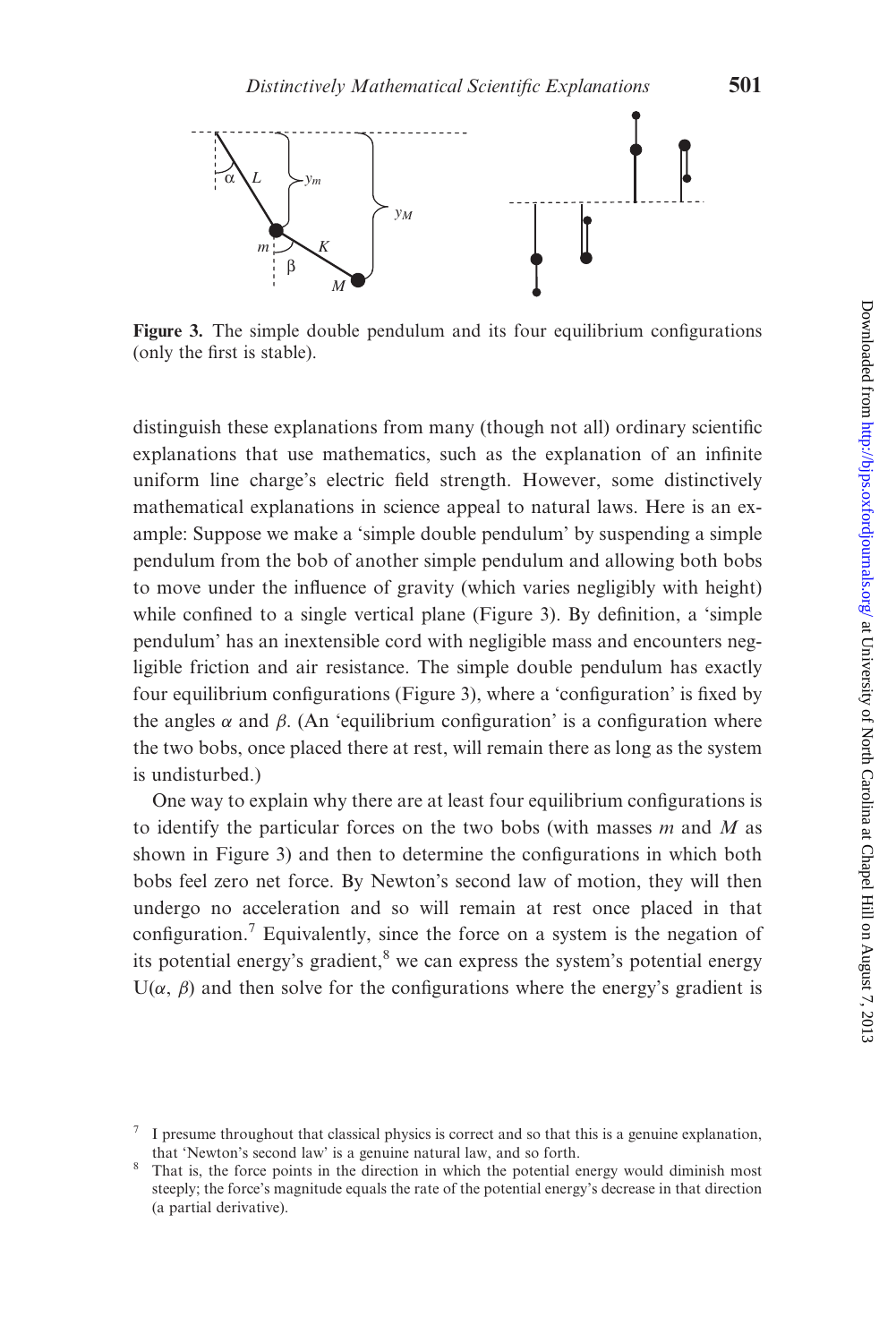

Figure 4. The topology of the configuration space of a simple double pendulum.

zero, i.e. where  $\frac{\partial U}{\partial \alpha} = \frac{\partial U}{\partial \beta} = 0$ —that is to say, where U is 'stationary' (i.e. at a maximum, minimum, or saddle point):

$$
U(\alpha, \beta) = -mg y_m - Mg y_M
$$
  
\n
$$
y_m = L \cos \alpha
$$
  
\n
$$
y_M = L \cos \alpha + K \cos \beta
$$
  
\nSo  $U(\alpha, \beta) = -mgL \cos \alpha - Mg (L \cos \alpha + K \cos \beta)$   
\n
$$
\frac{\partial U}{\partial \alpha} = mgL \sin \alpha + MgL \sin \alpha
$$
  
\n
$$
\frac{\partial U}{\partial \beta} = MgK \sin \beta
$$

Hence, U's gradient vanishes exactly when sin  $\alpha = \sin \beta = 0$ , which is exactly where  $(\alpha, \beta) = (0,0), (0,\pi), (\pi,0),$  or  $(\pi,\pi)$ –the four equilibrium configurations shown in [Figure 3](#page-16-0).

This is a causal explanation.

There is also a non-causal, distinctively mathematical explanation. Since  $(\alpha, \beta)$  and  $(\alpha + 2\pi n, \beta + 2\pi m)$  designate the same configuration (for any integers  $n$ ,  $m$ ), the configuration space of any double pendulum can be represented as the points on a toroidal surface (Figure 4). Since  $U(\alpha, \beta)$ is everywhere finite and continuous, it can be represented by distorting the torus so that each point  $(\alpha, \beta)'$ s height equals U( $\alpha$ ,  $\beta$ ). Any such distortion remains a surface of genus  $g = 1$  (i.e. topologically equivalent to a torus, which is a sphere with  $g = 1$  holes in it), and for any such surface (smooth, compact, orientable, and so on), the numbers of minima, maxima, and saddle points obey the equation  $N_{\text{min}} - N_{\text{sad}} + N_{\text{max}} = 2 - 2g$ , which equals zero for  $g = 1$ .<sup>9</sup> By compactness, there must be at least one maximum

This equation for  $g = 0$  (topologically equivalent to a sphere) is sometimes called the 'mountaineer's equation' and was proposed by Maxwell in 'On Hills and Dales' in 1870, expanding on work by Cayley. The general equation was proved by Morse in 1925 and derives from Möbius's 'The Theory of Elementary Relationships' in 1863.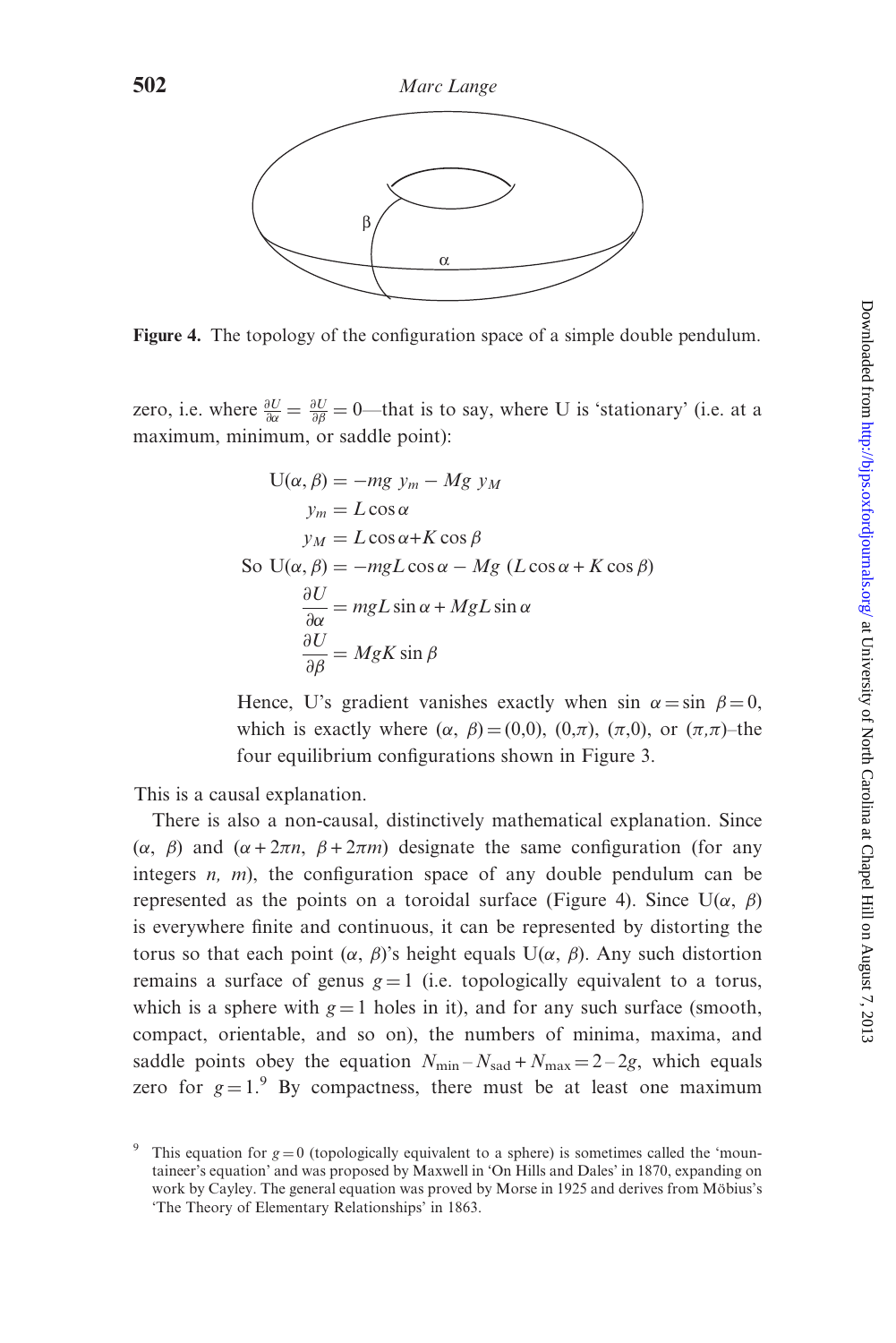and one minimum, so by this equation, there must be at least two saddle points and so at least four stationary points in total.

This is a non-causal explanation because it does not work by describing some aspect of the world's network of causal relations. No aspect of the particular forces operating on or within the system, which would make a difference to  $U(\alpha, \beta)$ , matters to this explanation. Rather, it exploits merely the fact that by virtue of its being a double pendulum, the system's configuration space is the surface of a torus—i.e. that U is a function of  $\alpha$  and  $\beta$ . Consequently, the very same explanation applies to any double pendulum, not just to a simple one. For example, the same explanation applies to a compound square double pendulum (Figure 5), to a double pendulum where the two suspended extended masses are not uniformly dense, and to a complex double pendulum under the influence of various springs forcing its oscillation. Each of these has at least four equilibrium configurations, though the particular configurations (and their precise number) differ for different types of double pendulum. While the causal explanations differ for each of these kinds of pendulum (since the potential energy functions differ), the non-causal explanation is the same in each case.

Although this explanation does not work by describing the causes operating on the system, it does appeal to a natural law: a system is at equilibrium exactly when the net force on each of its parts is zero (i.e. when its potential energy is stationary)—a particular case of Newton's second law. Why doesn't this law make the explanation causal? Because, roughly speaking, Newton's second law describes merely the framework within which any force must act; it does not describe (even abstractly) the particular forces acting on a given situation. Any possible force accords with Newton's second law. For example, had gravity been an inverse-cube force, then it would still have operated according to Newton's second law. Had there been some other (physically impossible) kinds of forces in addition to the actual kinds, Newton's second



Figure 5. A compound square double pendulum.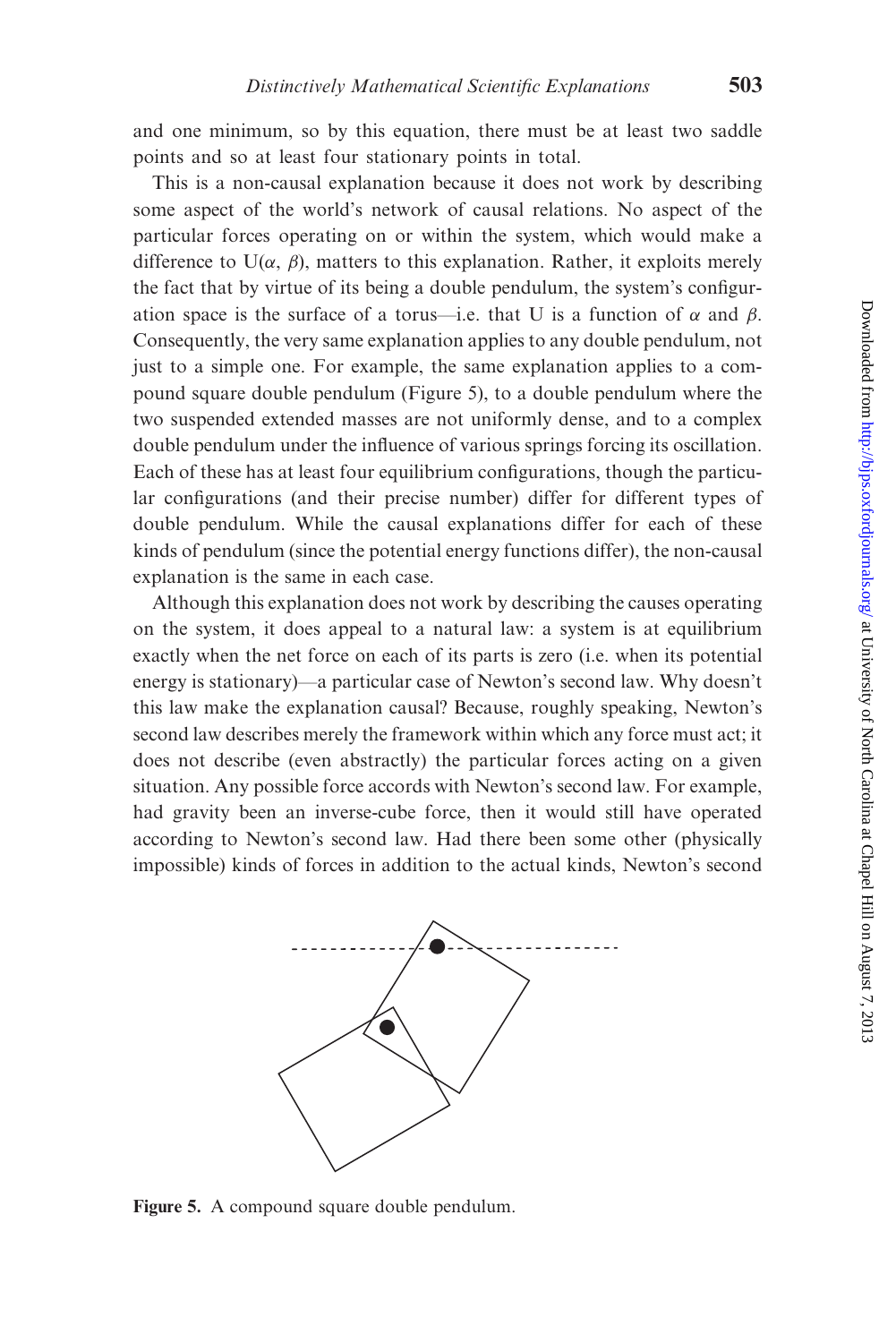law would still have held. Such counterlegals are sometimes invoked in science, as when Ehrenfest in 1917 famously showed that had gravity been an inverse-cube force or fallen off with distance at any greater rate, then planets would eventually have collided with the sun or escaped from the sun's gravity. Ehrenfest's argument requires that Newton's second law would still have held had gravity been an inverse-cube force or fallen off with distance at any greater rate. Newton's second law (like the conservation laws, the parallelogram law for the composition of forces, and the spacetime coordinate transformation laws) 'transcends' ([Wigner \[1972\],](#page-26-0) p. 13) the peculiarities of the various kinds of forces there happen to be (e.g. electromagnetic, gravitational) in that it would still have held even if those forces had been different.

Indeed, to say 'the peculiarities of the various kinds of forces there happen to be' is to recognize that although these individual force laws are matters of natural necessity, Newton's second law is more necessary even than they. Compared with it, they happen to hold. In other words, although Newton's second law is not a mathematical, conceptual, metaphysical, or logical truth, it stands closer to them modally than an ordinary law does. Thus, an explanation that shows the explanandum to follow entirely from such laws thereby shows the explanandum to be necessary in a way that no explanation could do that depends on a force law (or, more broadly, in a way that no causal explanation could do). $10$ 

Any causal explanation in terms of forces (or energy) must go beyond Newton's second law to describe the particular forces at work (or energy function in play)—if not specifying them fully, then at least giving their relevant features (such as their proportionality to the inverse-square of the distance). That is why the distinctively mathematical double-pendulum

As I explain in [\(Lange \[2009a\]](#page-25-0)), that one law  $p$  possesses a stronger variety of natural necessity than another law q is compatible with there being possible worlds where q holds but  $p$  does not. I explain there that the range of possible worlds where  $p$  holds in connection with its necessity nevertheless includes and extends beyond the range of possible worlds where  $q$  holds in connection with its necessity.

Though my own account ([Lange \[2009a\]\)](#page-25-0) of natural law is non-Humean, even an advocate of a Humean account could presumably recognize certain laws as more necessary than others while giving some Humean account of what those varieties of necessity consist in. After all, Lewis [\(\[1999\]](#page-26-0), p. 232) has written: 'If you're prepared to grant that theorems of the best system are rightly called laws, presumably you'll also want to say that [ ... ] they and their consequences are in some good sense necessary'. Accommodating several varieties of natural necessity, differing in strength, seemingly poses no new difficulties for a Humean beyond those involved in accommodating one variety of natural necessity.

<sup>&</sup>lt;sup>10</sup> In [\(Lange \[2009a\]\)](#page-25-0), I have elaborated more precisely what it would be for one stratum of laws to be more necessary than another, what these varieties of natural necessity have in common (and also share with mathematical necessity, for example) such that they are all species of the same genus, and why these varieties must come in a unique ordering by strength. In ([Lange \[2011\]](#page-25-0)), I discuss the modal strength of the conservation laws in particular. My focus in [\(Lange \[2009b\]](#page-25-0)) is on the parallelogram of forces. In ([Lange \[forthcoming\]](#page-26-0)), my argument centers on the spacetime transformations.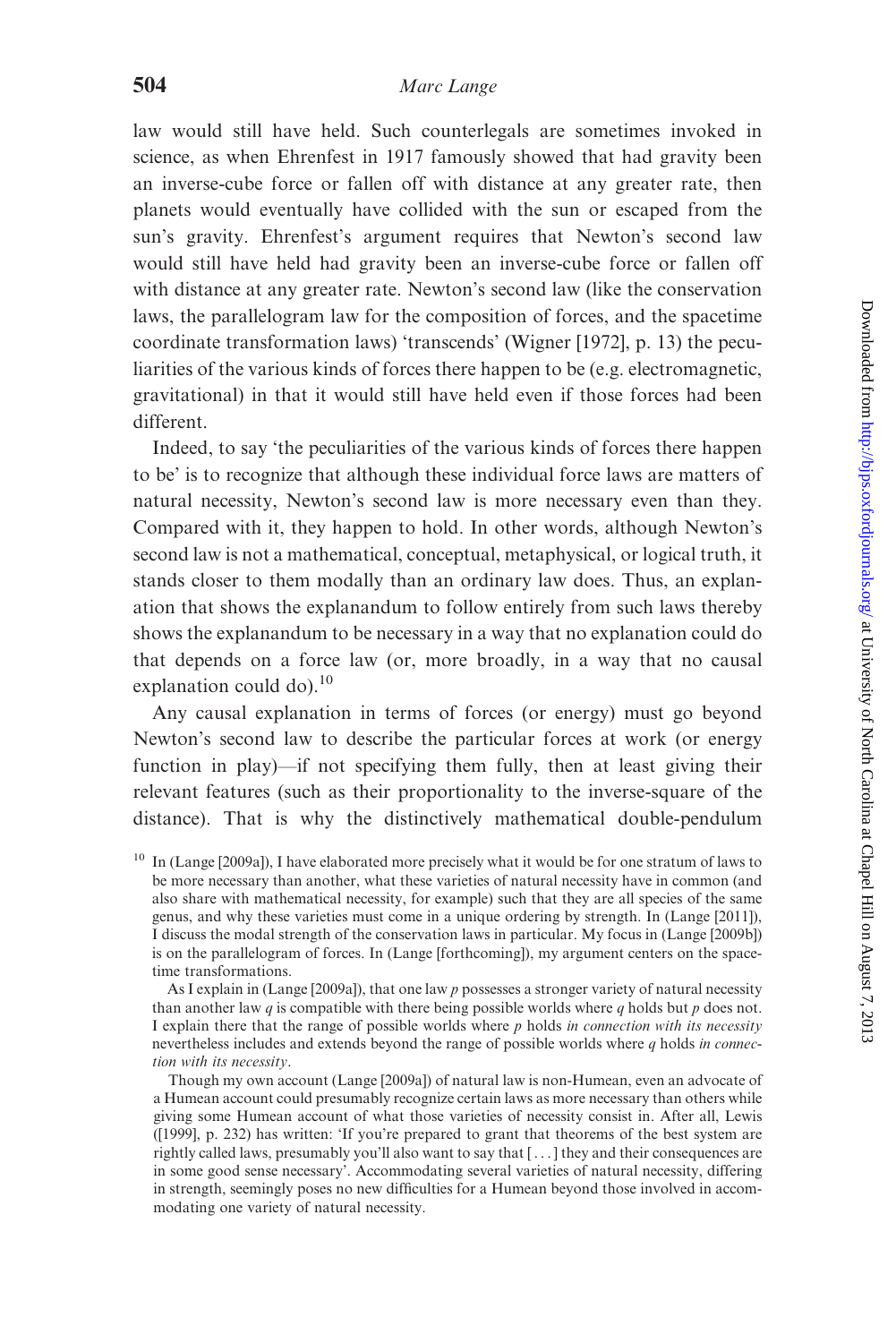explanation I have just described is non-causal despite including Newton's second law. The natural laws in a distinctively mathematical explanation in science, I suggest, must transcend the laws describing the particular kinds of causes there are. A distinctively mathematical explanation in science works not by describing the world's actual causal structure, but rather by showing how the explanandum arises from the framework that any possible causal structure must inhabit, where the 'possible' causal structures extend well beyond those that are logically consistent with all of the actual natural laws there happen to be.

An outcome having a distinctively mathematical explanation may also have a causal explanation. For example, the fact that a given double pendulum has at least four equilibrium configurations is explained both causally and non-causally. However, suppose we had two double pendulums: one simple, the other with inhomogeneous, extended masses and oscillations driven by various springs. Why do both of these pendulums have at least four equilibrium configurations? We could specify the energy functions for both pendulums and then derive separately the particular equilibrium configurations for each, thereby showing that each has at least four of them. But this derivation incorrectly portrays the explanandum as a coincidence (albeit a physically necessary one) since this derivation would fail to identify some important feature common to the two pendulums as responsible for their both having at least four equilibrium configurations. Since there is such a common feature, this derivation fails to explain why both pendulums have at least four equilibrium configurations. Only the distinctively mathematical explanation works; that these two double pendulums are alike in having at least four equilibrium configurations is no coincidence because any double pendulum must possess this property.<sup>11</sup> This must is stronger than the necessity possessed by the force laws, so the derivation from those laws cannot show that these two pendulums, just by virtue of being double pendulums, must have this feature.

In like manner, the distinctively mathematical explanation of the repeated failure to cross the Königsberg bridges shows that it cannot be done (where this impossibility is stronger than physical impossibility) and so that it was no

 $11$  Kitcher makes a similar claim regarding the regularity (discovered by Arbuthnot) that in eighty-two successive years from 1623, more boys than girls were born in London. Suppose we took each birth during those years and described its causes (where one birth's causes have little in common with another's). By aggregating these, would we have thereby explained the regularity? 'Even if we had this 'explanation' to hand, and could assimilate the details, it would still not advance our understanding. For it would not show that Arbuthnot's regularity was anything more than a gigantic coincidence' ([Kitcher \[2003\],](#page-25-0) p. 69), whereas in fact, it is no coincidence (as R.A. Fisher's evolutionary explanation reveals). However, I am not sure if Kitcher is claiming that the description of all of the causes is not an explanation of the regularity (as I believe, since it incorrectly depicts the regularity as coincidental) or merely that this causal 'explanation' is unilluminating.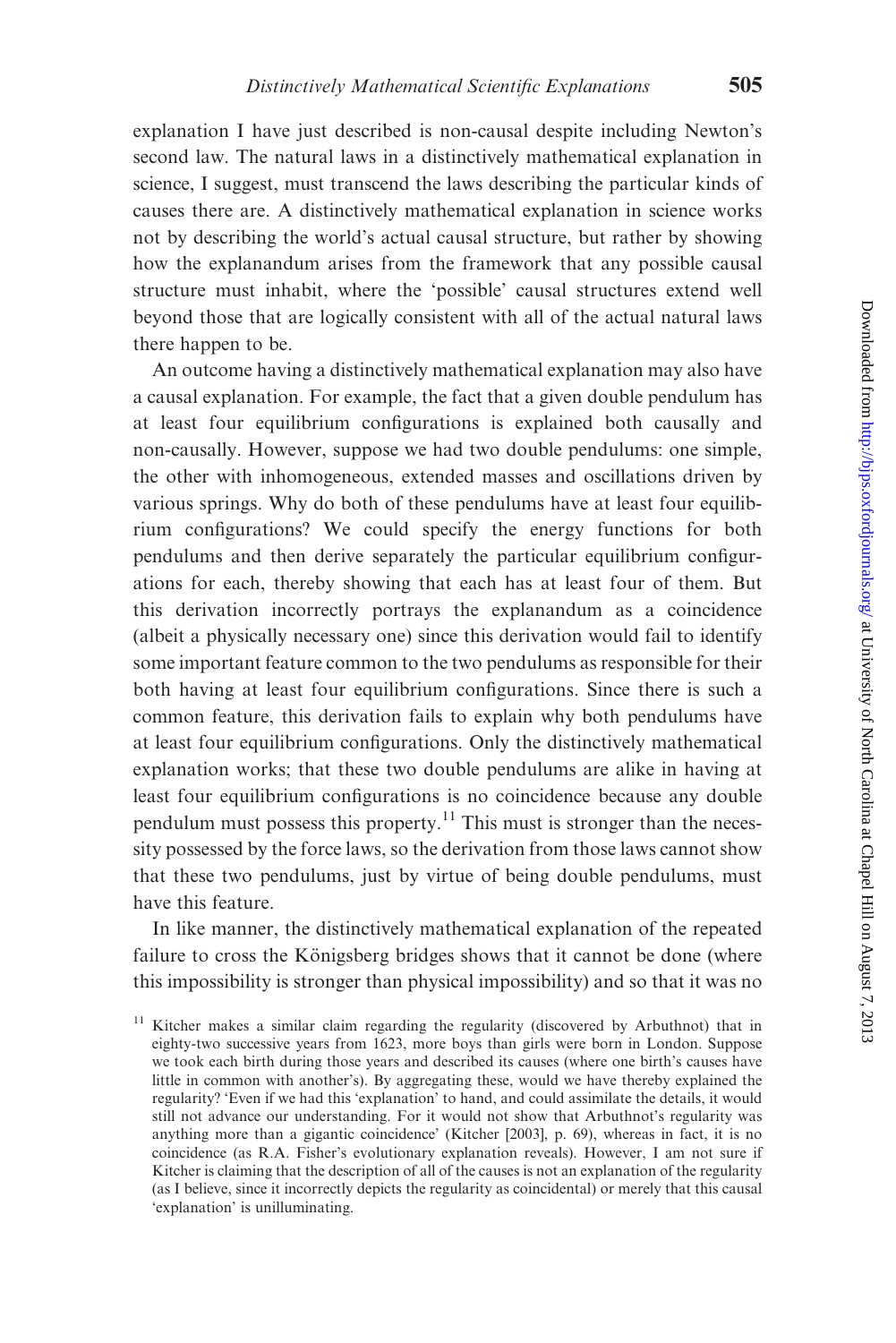coincidence that all actual attempts failed. The explanans consists not only of various mathematically necessary facts, but also (as we saw in Section 4) of various contingent facts presupposed by the why question that the explanandum answers, such as that the arrangement of bridges and islands is fixed. The distinctively mathematical explanation shows it to be necessary (in a way that no particular force law is) that, under these contingent conditions, the bridges are not crossed. By the same token, the distinctively mathematical explanation in the double pendulum example shows it to be necessary that a given double pendulum has at least four equilibrium configurations under certain contingent conditions (for example, that the string does not lengthen). These contingent facts specify the given double pendulum arrangement in question just as various contingent facts are understood to be presupposed by the task of crossing the Königsberg bridges.

Thus, I agree with Mancosu et al. (in the passages cited at the start of Section 3) that distinctively mathematical explanations in science are non-causal. But I do not accept Batterman's ([\[2010\],](#page-25-0) p. 3) diagnosis that what makes these explanations non-causal is that they involve a 'systematic throwing away of various causal and physical details'. Although all of the distinctively mathematical explanations I have mentioned do abstract from such details, this feature does not make them non-causal. Many causal explanations do that, too—including explanations that appeal to one trait's having greater fitness than another (abstracting away from the detailed histories of individual mating, reproduction, and predation events), explanations that appeal to a peg's roundness and a hole's squareness (abstracting away from the particular intermolecular forces at work), and explanations [\(Jackson](#page-25-0) [and Pettit \[1992\]](#page-25-0)) that appeal to a quart of boiling water cracking its flask (abstracting away from the particular collision between water and glass molecules that initiated the cracking). Likewise, although I agree with Pincock's characterization of the Königsberg bridge explanation as an 'abstract explanation' in that it 'appeals primarily to the formal relational features of a physical system' ([Pincock \[2007\]](#page-26-0), p. 257), I do not agree with Pincock ([\[2007\]](#page-26-0), p. 273) that 'abstract explanations' are a species of what are sometimes called 'structural explanations' [\(McMullin \[1978\]](#page-26-0)), since McMullin [\(\[1978\]](#page-26-0) p. 139) regards structural explanations as causal—as working by describing the constituent entities or processes (and their arrangement) that cause the feature being explained. In my view, the order of causal priority is not responsible for the order of explanatory priority in distinctively mathematical explanations in science. Rather, the facts doing the explaining are eligible to explain by virtue of being modally more necessary even than ordinary causal laws (as both mathematical facts and Newton's second law are) or being understood in the why question's context as constitutive of the physical task or arrangement at issue.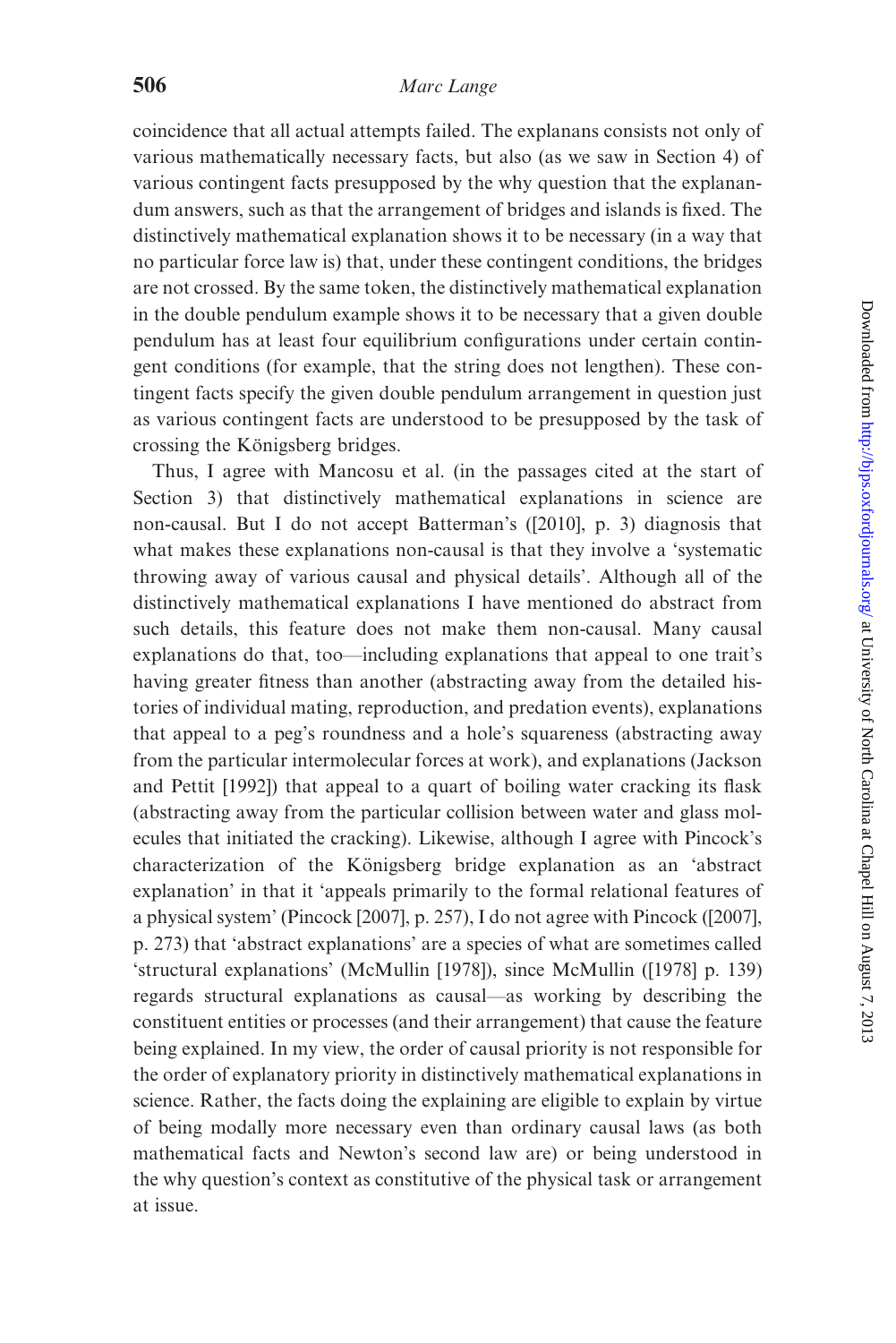In elaborating how a distinctively mathematical explanation in science works, I have just tried to say why the role of Newton's second law in the double-pendulum explanation does not make the explanation causal. Now let's consider a slightly different question: why doesn't that role keep the explanation from qualifying as distinctively mathematical? Newton's second law is not a mathematical truth; it has greater necessity than an ordinary causal law (such as the gravitational-force law), but it is modally weaker than a mathematical fact. (All actual mathematical truths would still have held even if it had been the case that bodies of different materials but the same mass are affected in their motions in different ways by forces of the same magnitude and direction.) As we have seen, there are many non-causal scientific explanations. What makes some but not others qualify as distinctively mathematical? The answer cannot be simply that distinctively mathematical explanations appeal only to mathematical facts (along with contingent facts understood as specifying the physical task or arrangement at issue), not to natural laws, since the double-pendulum explanation is distinctively mathematical but appeals to Newton's second law.

I suggest that although a non-causal explanation appealing to no mathematical facts (such as the Twain-Clemens explanation) is not a distinctively mathematical explanation, there is no criterion that sharply distinguishes the distinctively mathematical explanations from among the non-causal explanations appealing to some mathematical facts. Rather, it is a matter of degree and of context. Insofar as mathematical facts alone are emphasized as doing the explaining, the explanation is properly characterized as distinctively mathematical. For example, the double-pendulum explanation is aptly characterized as distinctively mathematical in a context where the role of Newton's second law is not emphasized—that is, where the explanation is described as showing that the explanandum depends merely on the structure (specifically, the topology) of the system's configuration space (as in [Chang et al. \[1990\]](#page-25-0), p. 179). The mathematical ingredient's prominence in the explanans is context-sensitive—unlike the explanation's character as non-causal.

Steiner [\(\[1978\]](#page-26-0)) offers a different proposal regarding the way in which distinctively mathematical explanations in science work. He suggests that such an explanation contains an argument that not only proves a given mathematical theorem, but also explains why that theorem holds—that is, constitutes a mathematical explanation in mathematics. This explanation is supplemented by a mapping from the mathematical theorem to a given physical case: the explanandum of the scientific explanation. In short, Steiner says, if all of the physics is removed from a mathematical explanation of a physical fact, then the remnant constitutes a mathematical explanation of a mathematical fact.

However, none of the mathematical explanations in science that I have mentioned incorporates a mathematical explanation in mathematics.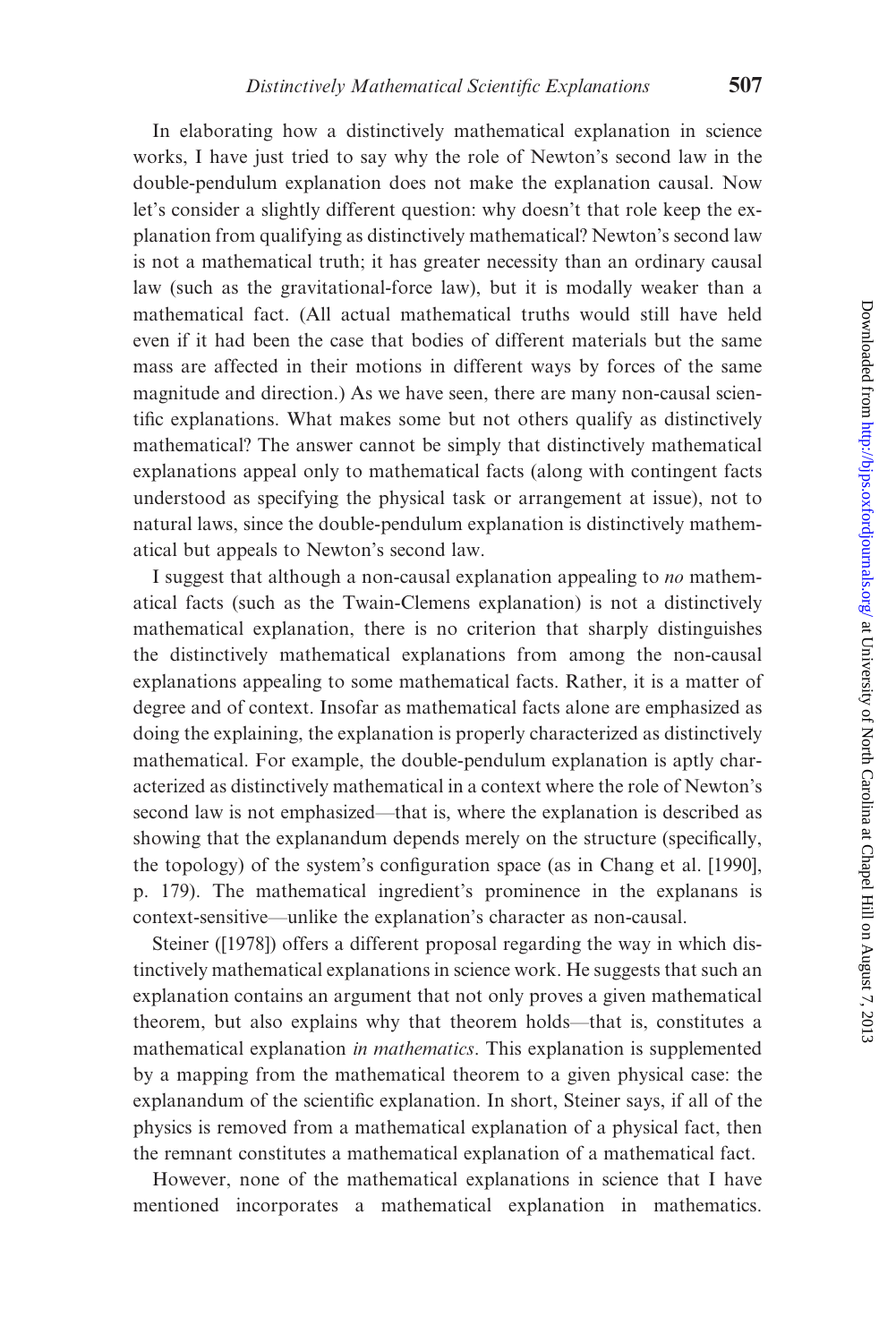These mathematical explanations in science include mathematical facts, of course, but not their proofs—much less proofs that explain why those mathematical facts hold. For example, that three fails to divide twenty-three evenly explains Mother's failure to distribute twenty-three strawberries evenly among her three children, but this explanation includes no account of why three fails to divide twenty-three evenly. I am not sure that there even is a distinction between a proof that explains this fact and a proof that merely proves it. If ordinary, unremarkable mathematical facts like this one have no mathematical explanations, only proofs, then those facts would not thereby be prevented from funding distinctively mathematical explanations in science. Likewise, there are many mathematical proofs that the trefoil knot is topologically distinct from the unknot, but it is not evident to me which of them, if any, is explanatory. None of them is included in the distinctively mathematical explanation of the fact that no actual trefoil knot has ever been untied.<sup>12</sup>

An account of distinctively mathematical explanations aims to fit scientific practice by deeming to be explanatory only what would (if true) constitute genuine scientific explanations. Let's see what my account makes of the following non-explanation:

Why are all planetary orbits elliptical (approximately)? Because each planetary orbit is (approximately) the locus of points for which the sum of the distances from two fixed points is a constant, and that locus is (as a matter of mathematical fact) an ellipse.

My account correctly deems this argument as failing to qualify as a distinctively mathematical explanation (presumably, it is no other kind of explanation either) because the first fact to which it appeals is neither modally more necessary than ordinary causal laws nor understood in the why question's context to be constitutive of being a planetary orbit (the physical arrangement in question).

How is it evident that a given feature is not so understood? In some cases, the features constitutive of the physical arrangement in question are alluded to in the why question (as in 'why has no one ever managed to cross that arrangement of bridges?'). But in other cases, they are not, and this may produce some ambiguity. As an example, let's return to Lipton's explanation concerning the tossed sticks (given in Section 2). We found ourselves uncertain as to whether it constitutes a distinctively mathematical explanation. It qualifies if the explanans does not include the 'evenness' of various propensities (for example, that the stick-tossing mechanism is equally likely to produce a tossed stick in any initial orientation). But if the explanans includes

<sup>&</sup>lt;sup>12</sup> Baker [\(\[2009\]](#page-25-0), pp. 623-4, [\[forthcoming\]](#page-25-0)) makes the same point, though in terms of the cicada and honeycomb examples that I have argued do not straightforwardly qualify as distinctively mathematical explanations (and not in terms of my account of how distinctively mathematical explanations work).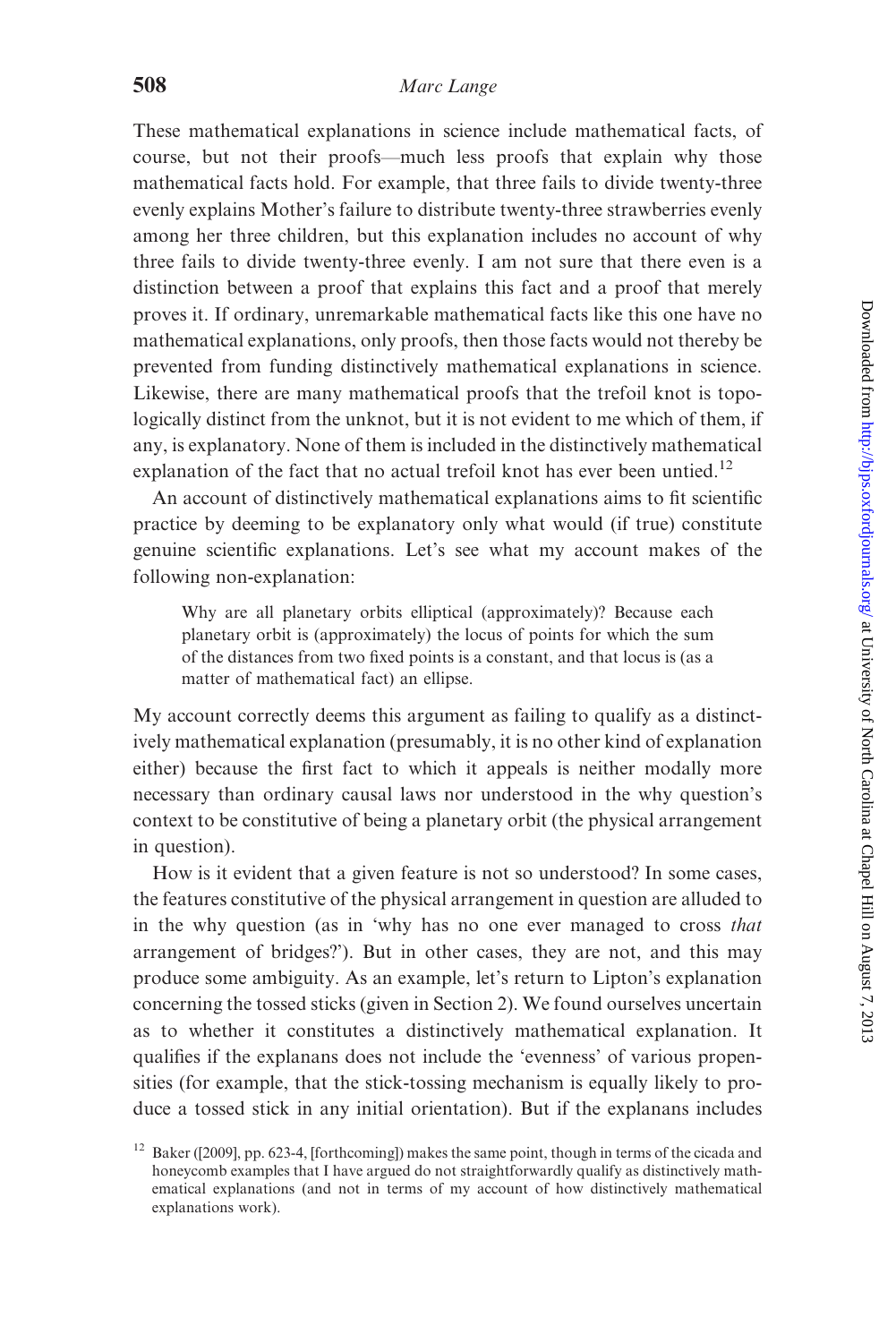these facts, then (we found) the explanation is just an ordinary causal explanation that works by describing various propensities. Which is it?

Lipton did not pose the why question in any particular context (other than that of a philosophy essay), and so the crucial part of this question was left unclear. Perhaps the 'evenness' of the tossing (i.e. the symmetry of the various probability distributions concerning the tossing mechanism and surrounding air) is tacitly part of the why question. In that case, the question asks why, in view of these symmetries, the outcome is so asymmetric (i.e. more sticks are nearly horizontal than nearly vertical). How does this asymmetry arise from such symmetry? The explanation is then distinctively mathematical. On the other hand, the why question may be requesting simply an appropriate description of the result's causes, without any emphasis on how the result's asymmetry contrasts with the setup's symmetry. The various propensities must then figure in the explanans. This ambiguity in Lipton's why question is the reason we find ourselves pulled in conflicting directions when we consider whether this explanation is distinctively mathematical.

#### 6 Conclusion

I have tried to understand the kind of scientific explanation suggested by the examples given in Section 2—the kind that has figured in the literature on distinctively mathematical explanations in science. I have suggested that these explanations work not by describing the world's network of causal relations in particular, but rather by describing the framework inhabited by any possible causal relation. I have argued that this proposal not only captures the relevant intuitive distinctions and fits scientific practice, but also reveals what these distinctively mathematical explanations contribute to science that could not be supplied, even in principle, by causal explanations.<sup>13</sup>

Wesley Salmon famously contrasted the 'modal conception' of scientific explanation, according to which 'scientific explanations do their jobs by showing that what did happen had to happen' ([Salmon \[1985\]](#page-26-0), p. 293), with the 'ontic conception' that he favored, 'according to which causality is intimately involved in explanation' ([Salmon \[1985\]](#page-26-0), p. 296). He rejected the modal conception on the grounds that it is inapplicable to statistical explanation ([Salmon \[1985\],](#page-26-0) pp. 295–6). But Salmon's objection shows only that some scientific explanations fall outside the modal conception, not that all do. I have argued that the modal conception, properly elaborated, applies at

<sup>&</sup>lt;sup>13</sup> Besides the kind of 'distinctively mathematical' explanation I discuss in this article, there are other kinds of scientific explanation that employ mathematics differently from the way that ordinary scientific explanations do. I examine one such explanation in ([Lange \[2010\],](#page-25-0) pp. 332–7). It explains why two physically unrelated phenomenological laws are mathematically so analogous by revealing that they constitute essentially the same solution to the same mathematical problem.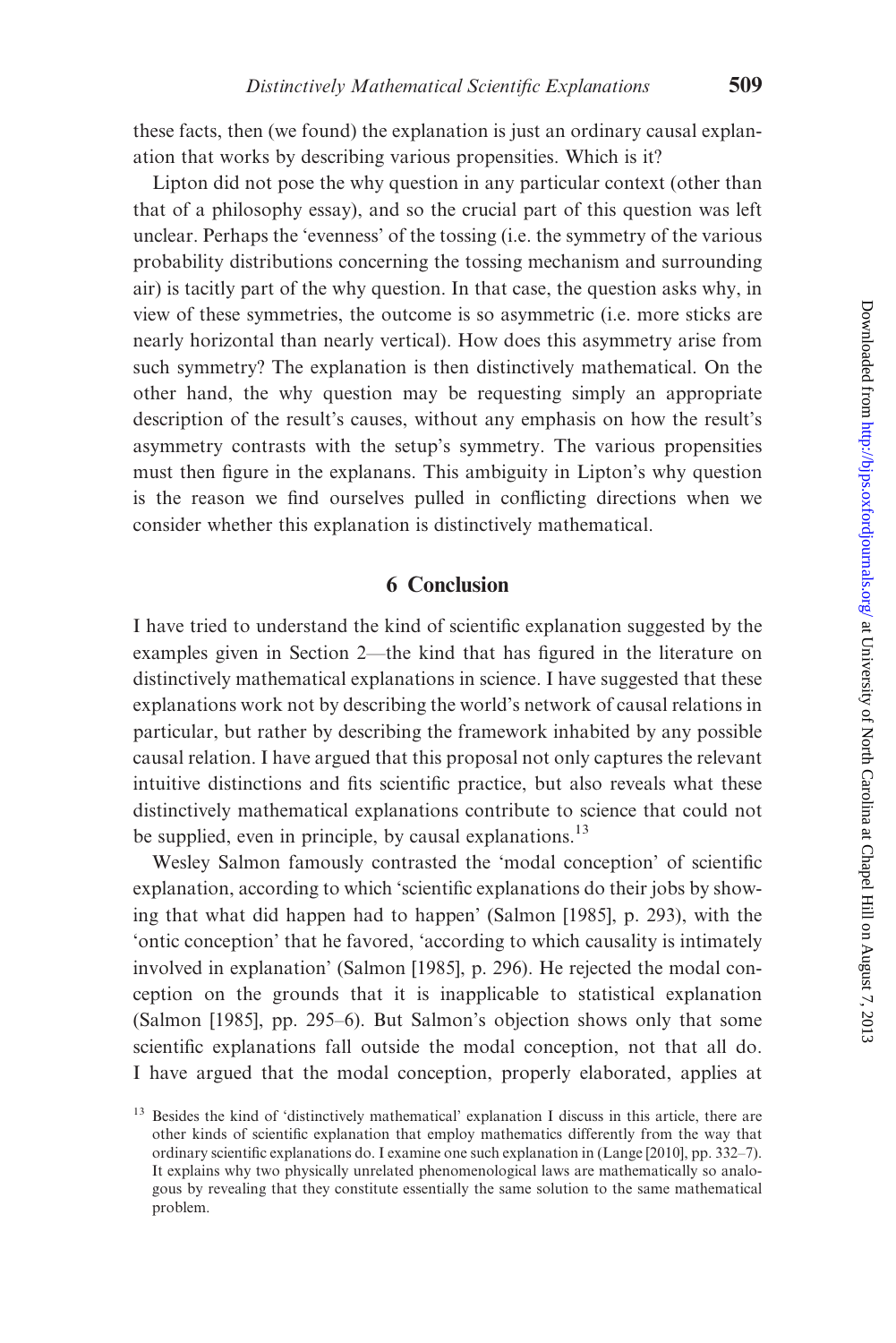<span id="page-25-0"></span>least to distinctively mathematical explanation in science, whereas the ontic conception does not.

> Department of Philosophy University of North Carolina at Chapel Hill CB#3125, Chapel Hill NC 27599-3125, USA mlange@email.unc.edu

### **References**

- Baker, A. [2005]: 'Are There Genuine Mathematical Explanations of Physical Phenomena?' Mind, 114, pp. 223–38.
- Baker, A. [2009]: 'Mathematical Explanations in Science', British Journal for the Philosophy of Science, 60, pp. 611-33.
- Baker, A. [forthcoming]: 'Science-Driven Mathematical Explanation', Mind.
- Batterman, R. [2010]: 'On the Explanatory Role of Mathematics in Empirical Science', British Journal for the Philosophy of Science, 61, pp. 1–25.
- Braine, D. [1972]: 'Varieties of Necessity', Supplementary Proceedings of the Aristotelian Society, 46, pp. 139–70.
- Brandon, R. [2006]: 'The Principle of Drift: Biology's First Law', The Journal of Philosophy,  $103$ , pp. 319–35.
- Chang, K. -C., Long, Y. and Zehnder, E. [1990]: 'Forced Oscillations for the Triple Pendulum', in P. Rabinowitz and E. Zehnder (eds), Analysis, Et Cetera, San Diego: Academic Press, pp. 177–208.
- Colyvan, M. [1998]: 'Can the Eleatic Principle Be Justified?' Canadian Journal of Philosophy,  $28$ , pp. 313–36.
- Elster, J. [1983]: Explaining Technical Change, Cambridge: Cambridge University Press.
- Hempel, C. G. [1965]: Aspects of Scientific Explanation, New York: Free Press.
- Hempel, C. G. and Oppenheim, P. [1948]: 'Studies in the Logic of Explanation', Philosophy of Science, 15, pp. 135–75.
- Jackson, F. and Pettit, P. [1990]: 'Program Explanation: A General Perspective', Analysis, 50, pp. 107–17.
- Jackson, F. and Pettit, P. [1992]: 'In Defense of Explanatory Ecumenism', Economics and Philosophy, 8, pp. 1–21.
- Kitcher, P. [1989]: 'Explanatory Unification and the Causal Structure of the World', in P. Kitcher and W. Salmon (eds), Scientific Explanation, Minneapolis: University of Minnesota Press, pp. 410–505.
- Kitcher, P. [2003]: Science, Truth, and Democracy, New York: Oxford University Press.
- Lange, M. [2009a]: Laws and Lawmakers, New York: Oxford University Press.
- Lange, M. [2009b]: 'A Tale of Two Vectors', Dialectica, 63, pp. 397–431.
- Lange, M. [2010]: 'What are Mathematical Coincidences (and Why Does It Matter)?' Mind, 119, pp. 307–40.
- Lange, M. [2011]: 'Conservation Laws in Scientific Explanations: Constraints or Coincidences?' Philosophy of Science, 78, pp. 333–52.